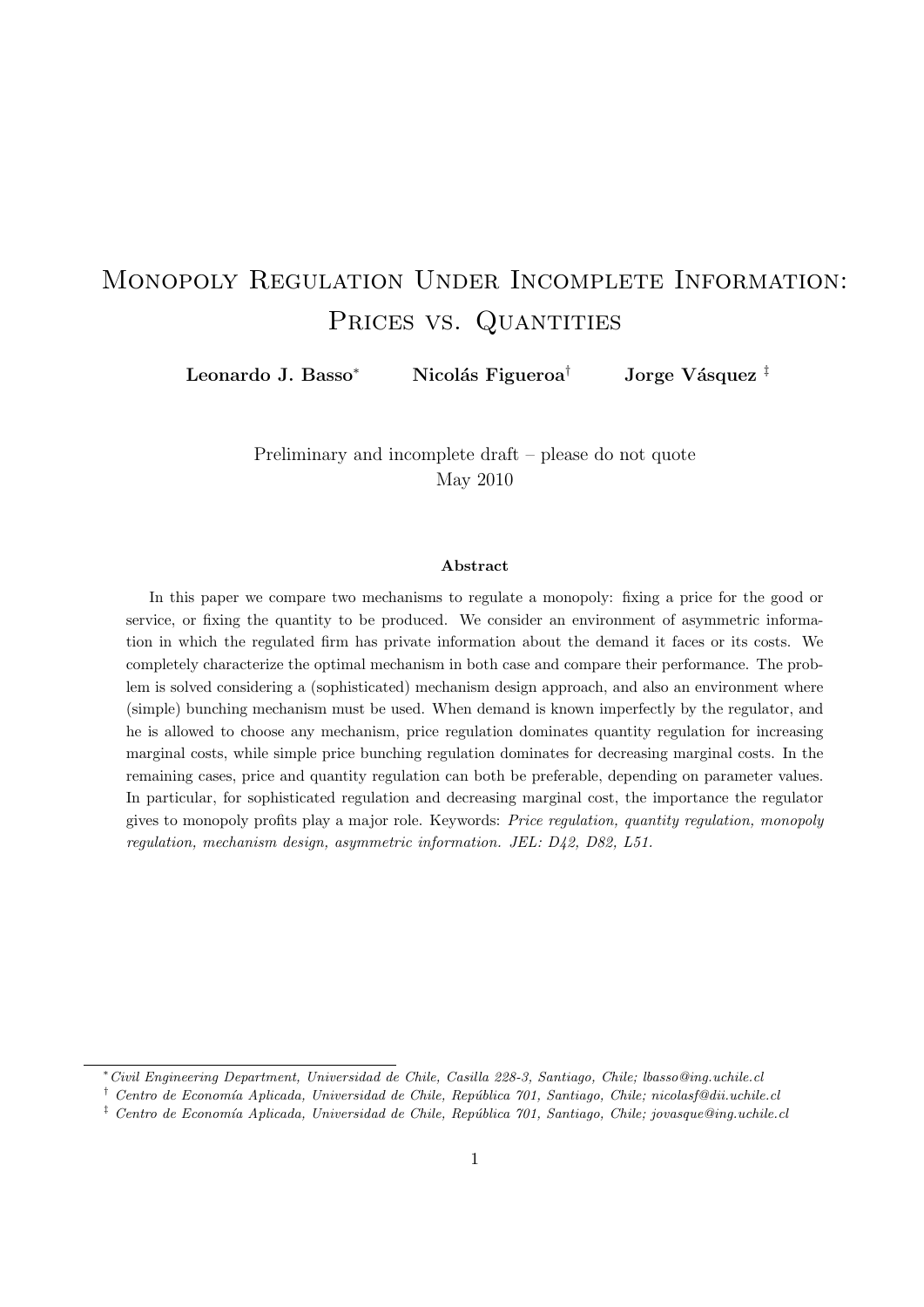#### 1. INTRODUCTION

The design of regulatory mechanisms in order to control monopoly market power, when the firm has better information than the regulator is a problem whose practical relevance is undoubtable. It is then no surprise that many articles have looked into the issue, taking advantage of the development of the Bayesian mechanism design literature. David Baron and David Besanko (1984), Baron and Roger Myerson (1982), Jean-Jacques Lafont and Jean Tirole (1986), David Sappington (1983) and Sappington and David Sibley (1988) among others, focus on cases where the firm has private information about its costs. Michael Riordan (1984) and Trace Lewis and Sappington (1988), on the other hand, focus on the case where the firm's private information is about its demand. The difference matters: it is now almost a textbook example of Bayesian mechanism design to regulate a monopoly with private information about its (constant) marginal cost, it is optimal to delegate the choice of price to the firm, who must choose from a menu of pairs of prices and transfers; the price will be above marginal cost for all type of firms but the most efficient. It seems to be less well-known though that if private information is on demand and marginal costs are increasing, the first best (price equal marginal cost and zero profit for the firm) is incentive compatible and therefore optimal, while when marginal costs are decreasing, the optimal mechanism is to name one price and one transfer, regardless of demand.

In all the above cases, the form of controlling the firm is through the price mechanism. Yet, in many other real cases and settings, particularly in the case of externalities, economists and authorities have considered implementing quantity-based mechanisms in order to induce some desired outcome. This is the case, for example, of choosing the optimal number of pollution permits, or fixing to some level the number of flights (departures and arrivals) per unit of time at an airport (as in the four slot-controlled airports Chicago O'Hare, New York La Guardia, New York Kennedy, and Washington National). A natural question then emerges: given the Principal's objective function, are quantity-based mechanisms preferable to price mechanisms? The first formalization of the 'prices vs quantities' comparison is the article by Martin Weitzman (1974), who acutely pointed out that if there is any advantage to employing price or quantity control modes it must be due to inadequate information or uncertainty, since in an environment of perfect information there will be formal identities between the two and hence –leaving implementation issues aside– both should deliver the same results. Weitzman found that if the objective function is to maximize social welfare, and there is uncertainty in costs and demand, then the relative advantage of one control mechanism over the other would depend on the slopes of demand and cost functions; later, Laffont (1977) complemented these results. This seminal work has since then been used and expanded in the environmental economics literature (e.g. Adar y Griffin, 1976; Montero, 2002; Kelly, 2005) and more recently in the airport management literature (Achim Czerny, 2009; see also Jan Brueckner, 2009, and Leonardo Basso and Anming Zhang, 2009, or more on price versus quantity based mechanisms for airport control). Yet, somewhat surprisingly, quantity based mechanisms have not been studied as an option for the regulation of monopolies and therefore, whether price is comparatively better than quantity for regulation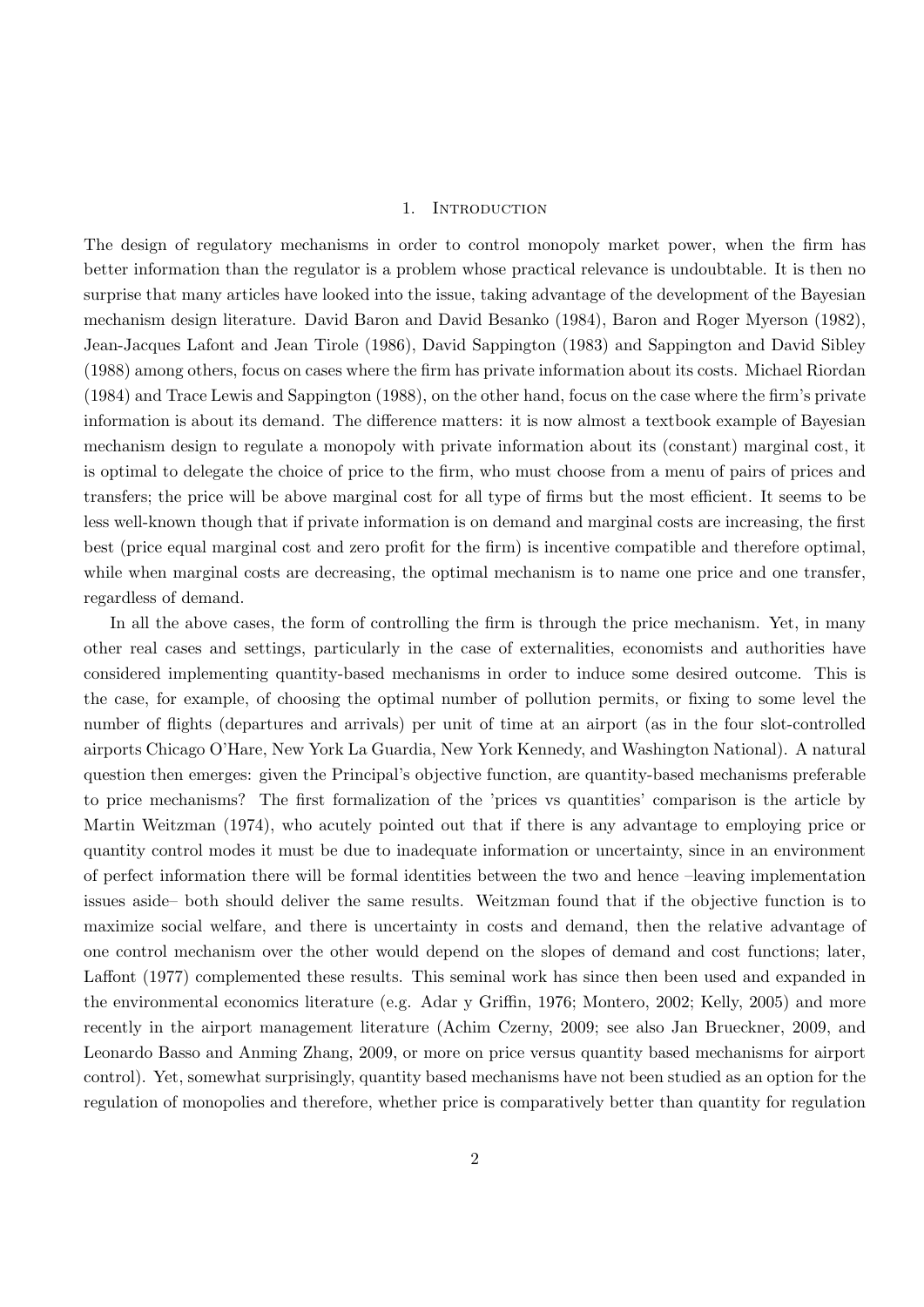of market power has not been addressed. This article attempts to fill this gap, providing regulators and authorities with insights about the consequences of choosing different instruments for regulation. Our main research question is then the following: in an environment of asymmetric information in which the firm has superior knowledge about its demand or costs, which instrument is preferable, prices or quantities? We assume, from the outset, that the decision to regulate the firm has been taken and therefore will not consider options other than regulation.

Now, if the results from Weitzman (1974) and the paper that followed were directly applicable to the regulation case through simple relabeling of variables, and thus the same qualitative insights would be obtained, the contribution would be relatively little. But this is not the case because of two reasons. First, the setup proposed by Weitzman applies to firms that are price takers and do not face the demand directly as is the case with monopoly; we discuss this with more detail in the next section but the differences are sizeable. Second, these papers do not make use of mechanism design in the sense that is currently understood, that is, of carefully designing mechanisms that delegate the pricing or quantity decision to agents but inducing them to choose what is best for the regulator. Instead, they consider a case where the decisions are not delegated, that is, the principal uses its imperfect information to set one price or one quantity and does not attempt to induce revelation of information. In mechanism design jargon, the regulator is restricted to choosing bunching mechanisms from the outset. What we do in this paper is to consider for both sophisticated Bayesian mechanisms and simpler bunching mechanisms, both for price and quantity modes, and then compare. The idea is to obtain insights on when is one instrument better than the other, what drives the relative advantage, and whether the degree of sophistication of the regulator affects the choice of instrument. We believe this last point is important because, while Bayesian mechanims are undoubtedly elegant and solve the principal's problem optimally, there have been some discussion regarding their applicability in practice and, in fact, have not really been implemented. While we do not take position in this debate, we do realize that simple mechanisms that directly name a price or quantity, while obviously being less beneficial for the principal, may be in fact something more implementable in reality.

Our results show that when the firm has private information about its costs, the two instruments are equivalent for all cost structures and independently of the sophistication of the regulation. However, when demand is known imperfectly by the regulator, sophisticated price regulation will dominate quantity regulation for increasing marginal cost, while simple price regulation dominates for decreasing marginal costs. In the remaining cases, price and quantity regulation can both be preferable, depending on parameter values. In particular, for sophisticated regulation and decreasing marginal cost, the importance the regulator gives to monopoly profits play a major role. All this, in a context in which we assume that under quantity regulation, the firm chooses (or is asked) to produce a certain level of production, and then a price is set such that these units are actually sold. In other words, we rule out the possibility that the monopoly decides to ration its production and keep some units unsold. We discuss this assumption more in the next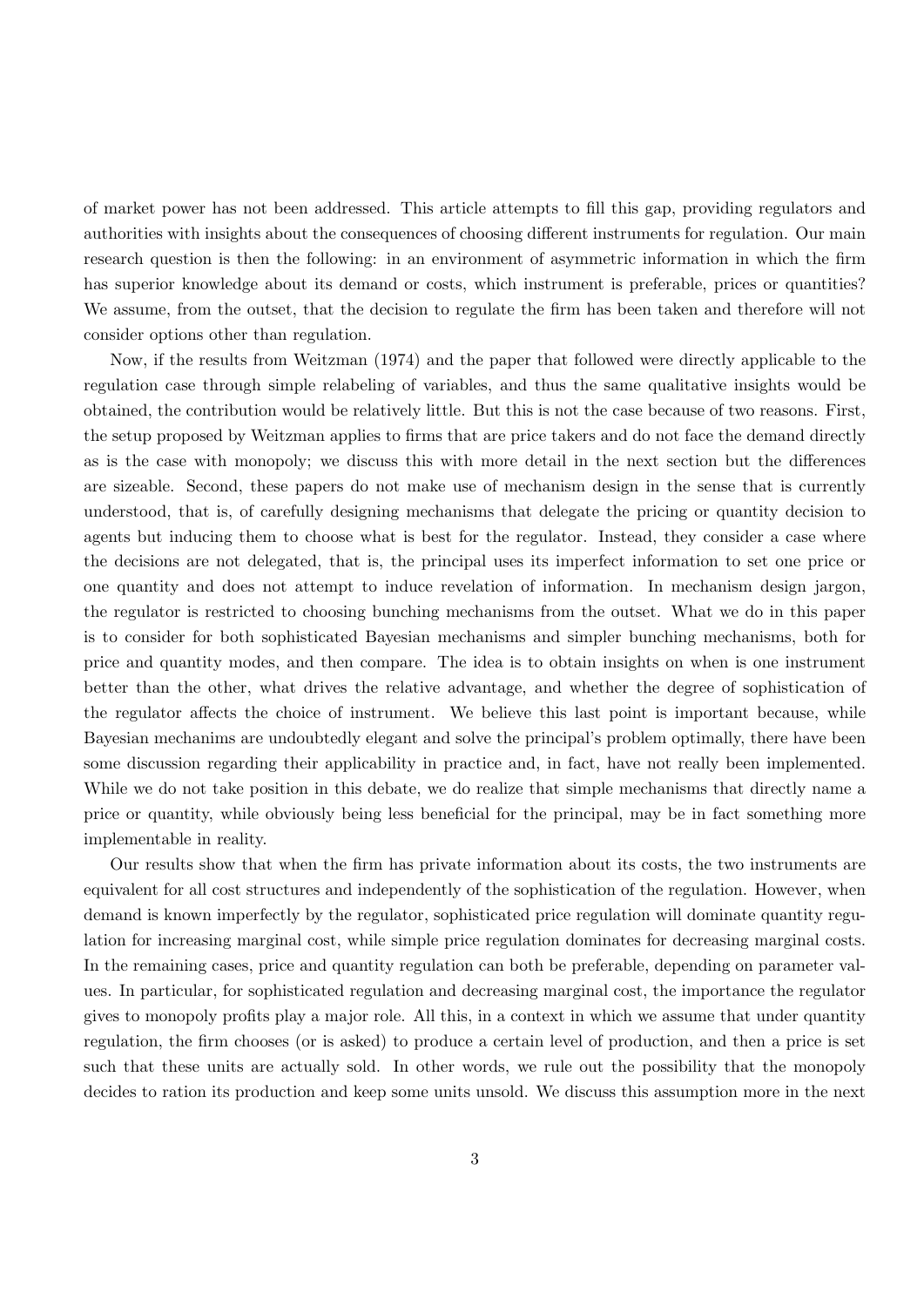section. [NOTE TO DRAFT: not sure about leaving the last sentence here]

The structure of the paper is as follows: in Section 2 we lay out our general setup and link our model to the literature, providing a comprehensive view of the results that are already available and what is needed for a full comparison of regulatory mechanisms. In this section we also provide our first result, for the case of unknown costs. Section 3 is devoted to obtaining sophisticated (Bayesian) price and quantity mechanisms when demand is unknown, and comparing their performance. Section 4 does the same but for the case of simpler regulatory mechanisms. In Section 5 we discuss our results and compare simple to sophisticated mechanisms (what we call, the benefits of sophistication). Section 6 concludes.

### 2. The Setup and the Case of Unknown Costs

The setup we consider is a classical principal-agent framework of adverse selection. We consider that there is asymmetric information i.e. the firm has private information regarding its costs or its demand but not both.<sup>1</sup>The information is indexed by a parameter  $\theta$ , known to the firm (its type) but unobservable to the regulator. It is common knowledge though, that the firm's parameter belongs to a compact interval  $\Theta = \left[\underline{\theta}, \overline{\theta}\right] \subset \mathbb{R}$ , while the regulator has a subjective belief that the distribution of the parameter is  $G : \Theta \to [0, 1]$  with continuous density  $g(\cdot)$ . Before going ahead with the problem the regulator faces it is important to discuss why it could be the case that either costs or demand are unobservable to the regulator. [NOTE TO DRAFT: put here baron-myerson & weitzman insights for unknown costs....put lewis and sappington insights for unknown demand..... add the vertical structure insight using as examples airports and electric generation].

The regulator has to make three choices. First, it has to choose a regulatory instrument, namely price p or quantity q. Then it has to choose the level for that instrument, which we denote in general by  $x \in \mathbb{R}_+$ , and the size of a lump-sum transfer  $T \in \mathbb{R}$  between the firm and the consumers, which corresponds to a tax if  $T$  is positive and a subsidy if it is negative. In Bayesian mechanism design, the regulator chooses  $(x, T)$  contingent on message delivered by the firm about its type. Following the *revelation principle*, the regulator can focus without loss of generality on direct mechanisms that are incentive compatible, offering to the firm different values of x and T depending on  $\theta$ . Note that, in practice, this is equivalent to offer a schedule or menu of  $(x, T)$  pairs, delegating to the firm the choice of price or production and the associated transfer. Clearly, this way of proceeding requires quite an amount of sophistication both from the part of the regulator and the firm. Hence, we define:

**Definition 1** Let  $\theta \in \Theta$  be the monopoly's private information about its costs or demand. A **sophisticated regulatory mechanism** consist of an assignment rule  $x : \Theta \longrightarrow \mathbb{R}_+$  (where x is either p or q), and a lump-

<sup>&</sup>lt;sup>1</sup>It is not that the case where both are private information is not interesting, but mechanism design for multidimensional asymmetric information is less tractable and the insights much more dependent on assumptions. See Jean-Charles Rochet and Lars Stole (2003) and Mark Armstrong and Sappington (2007) for surveys of multidimensional screening.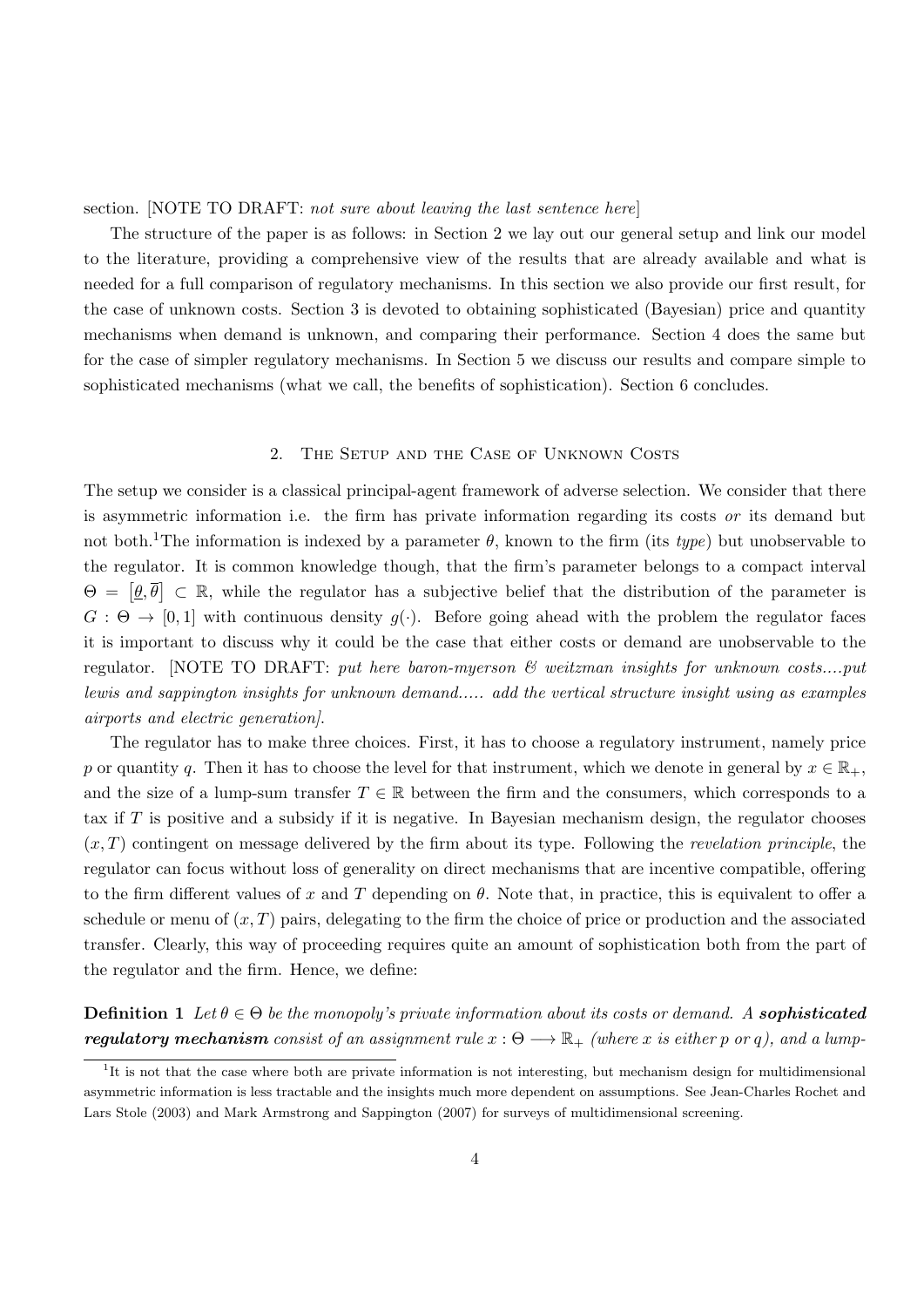sum transfer rule  $T : \Theta \longrightarrow \mathbb{R}$ , such that  $\{x(\theta), T(\theta)\}_{\theta \in \Theta}$  is a menu that induces truthful self-selection for all  $\theta \in \Theta$ . We will say that a regulator is **sophisticated** if she regulates using a sophisticated mechanism.

These type of mechanism, while very popular by now in the literature, have been criticized because they would not really be applicable in practice (see Michael Crew and Paul Kleindorfer, 2002; Ingo Vogelsang, 2002). In fact, there is no record that regulatory mechanisms as sophisticad as the Bayesian have ever been implemented.2While we do not want to wage in that debate, we do agree that sophisticated mechanisms may be hard to implement and thus we address the choice of regulatory instrument in a context where the regulator restricts herself to simpler mechanisms. By simple mechanisms we mean that the regulator do not delegate the choice of price or production level to the firm, but instead uses its imperfect information to set one price or one quantity without attempting to induce revelation of information. This simpler mechanisms is what in Bayesian mechanism design are called bunching mechanisms.

**Definition 2** Let  $\theta \in \Theta$  be the monopoly's private information about its costs or demand. A simple regulatory mechanism consists of a unique assignment and transfer  $\{x^*,T^*\}$  (where x is either p or q), for all state  $\theta \in \Theta$ . We will say that a regulator is **simple** if she regulates using a simple mechanism.

The only missing ingredient in our setup is the regulator's objective function. First, we write the monopolist profit function as  $\pi(x,T,\theta) = R(x,\theta) + T$  where  $R : \mathbb{R}_+ \times \Theta \to \mathbb{R}_+$  are revenues and therefore,  $\theta$  appears either in the demand or in the cost function depending on where is private information present. As is usual in settings where transfers are feasible (see Armstrong and Sappington, 2007 for a survey), we consider that the regulator seeks to maximize a social welfare function SW which is a weighted average of consumer benefits and firm's profits, namely,

$$
SW(x, T, \theta) = CS(x, \theta) - T + \alpha \pi(x, T, \theta) \quad \alpha \in [0, 1]
$$

where  $CS : \mathbb{R}_+ \times \Theta \to \mathbb{R}_+$  is consumer surplus. For a mechanism to be feasible, it has to ensure the monopoly's participation in the regulation game (positive profits), and the incentive compatibility constraint to induce truth-telling. Thus, the problem the regulator faces, once it has chosen the regulatory instrument and if it uses a sophisticated mechanism is:

$$
\max_{x,T} \quad \int_{\Theta} SW(x(\theta), T(\theta), \theta) g(\theta) d\theta
$$
  
s.a 
$$
\pi(x(\theta), T(\theta), \theta) \ge \pi(x(\hat{\theta}), T(\hat{\theta}), \theta) \quad \forall (\theta, \hat{\theta}) \in \Theta^2
$$
  

$$
\pi(x(\theta), T(\theta), \theta) \ge 0 \quad \forall \theta \in \Theta
$$

The problem for simple mechanisms is identical, but with $\{x(\theta), T(\theta)\}\$  replaced by  $\{x, T\}\$ . Note that, while what we call sophisticated mechanism are indeed Bayesian mechanisms (despite the fact that quantity

 $2$ According to Vogelsang (2004) the FCC has tried out price regulation with menus for the Bell operating companies in the early 1990s, but the practice was abandoned after a few years.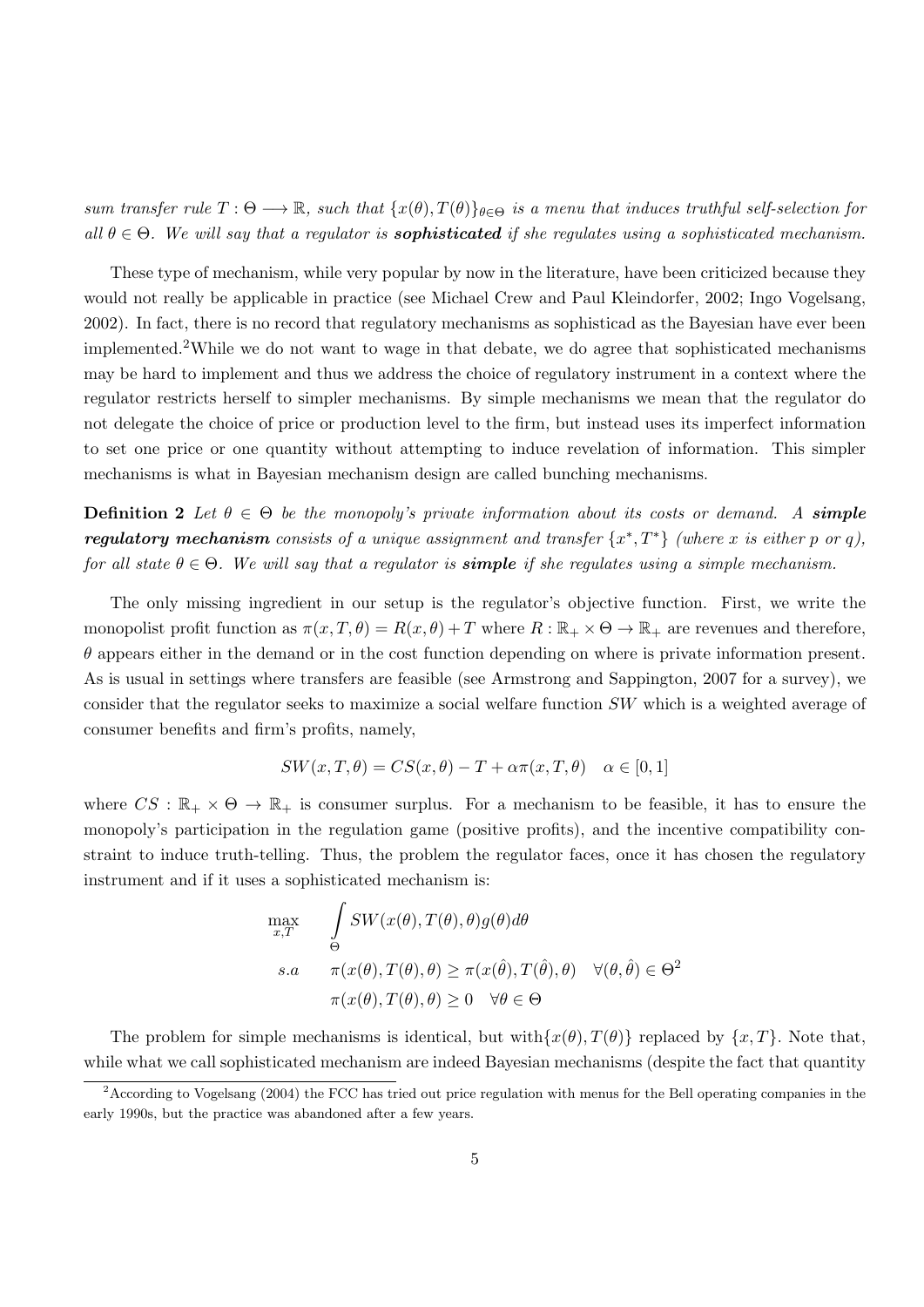has not been considered as an instrument before), our simple mechanisms are more general than what was consider by Weitzman (1974) and Laffont (1977) because they considered as objective function the unweighted sum of consumer benefits and firms' profits, and did not allow for transfers. This is equivalent, in our setup, to a simple mechanism restricted to  $\alpha = 1$  and  $T = 0$ .

Then, in order to choose a regulatory instrument, the regulator needs to solve the above problem for both instruments, and then compare them to see which leads to a larger value of the social welfare function. If the problem is solved in general, the what is expected is that conditions for one instrument to be superior to the other will emerge.

# The case of unknown costs

We focus now in the case of unknown costs, as is quite trivial to compare regulatory instruments here. The seminal work on optimal (sophisticated) price regulation –i.e.  $x(\cdot) = p(\cdot)$ – when private information is on cost –i.e.  $C(q, \theta)$ – as in Baron and Myerson (1982). They considered a setup like ours, where  $\theta$  induces parallel shifts of the constant marginal cost function of the firm. The main result is that the regulator designs a mechanism  $(p^*(\theta), T^*(\theta))$  such that if a firm is of the highest cost, it ends up with zero profits, while any other type of firm is left with informational rents. Moreover, all type of firms but the most efficient self-select into prices that are above marginal cost, a result known as no distortion at-the-top. It is easy to prove that these results extend to any cost function, as long as  $\theta$  induces only parallel shifts. As mentioned before, there is no literature on quantity regulation for unknown costs yet, when the demand function  $Q(p)$  is common knowledge, the optimal quantity regulation can be trivially obtained from the optimal price mechanism: if the sophisticated price mechanism is  $(p^*(\theta), T^*(\theta))$ , then the sophisticated quantity mechanism is  $(q^*(\theta) = Q(p^*(\theta)), T^*(\theta))$  and they will both obviously lead to the same level of social welfare, price, production and so on. Note further that the same happens when comparing the two instruments in simple mechanisms: if  $(p^*,T^*)$  is the best simple price mechanism, then  $(q^* = Q(p^*),T^*)$ will be the best simple quantity mechanism and again social welfare levels will be the same. Therefore, we can conclude that:

**Proposition 3** When there is private information on costs, independently of whether the regulator chooses sophisticated or simple mechanisms, both regulatory instruments –price and quantity– lead to the same results in terms of final price, production, transfers, consumer benefit, firm profits and objective function.

Readers familiar with results from Weitzman (1974) may found this proposition puzzling; his main results is that the relative advantage of one control mechanism over the other depends on the slopes of demand and cost functions and the variance of the cost function, while any demand uncertainty is completely irrelevant. Hence, private information on costs would matter. The explanation of the difference is very important conceptually: Weitzman results do not apply to regulation as we now explain. Recall that in Weitzman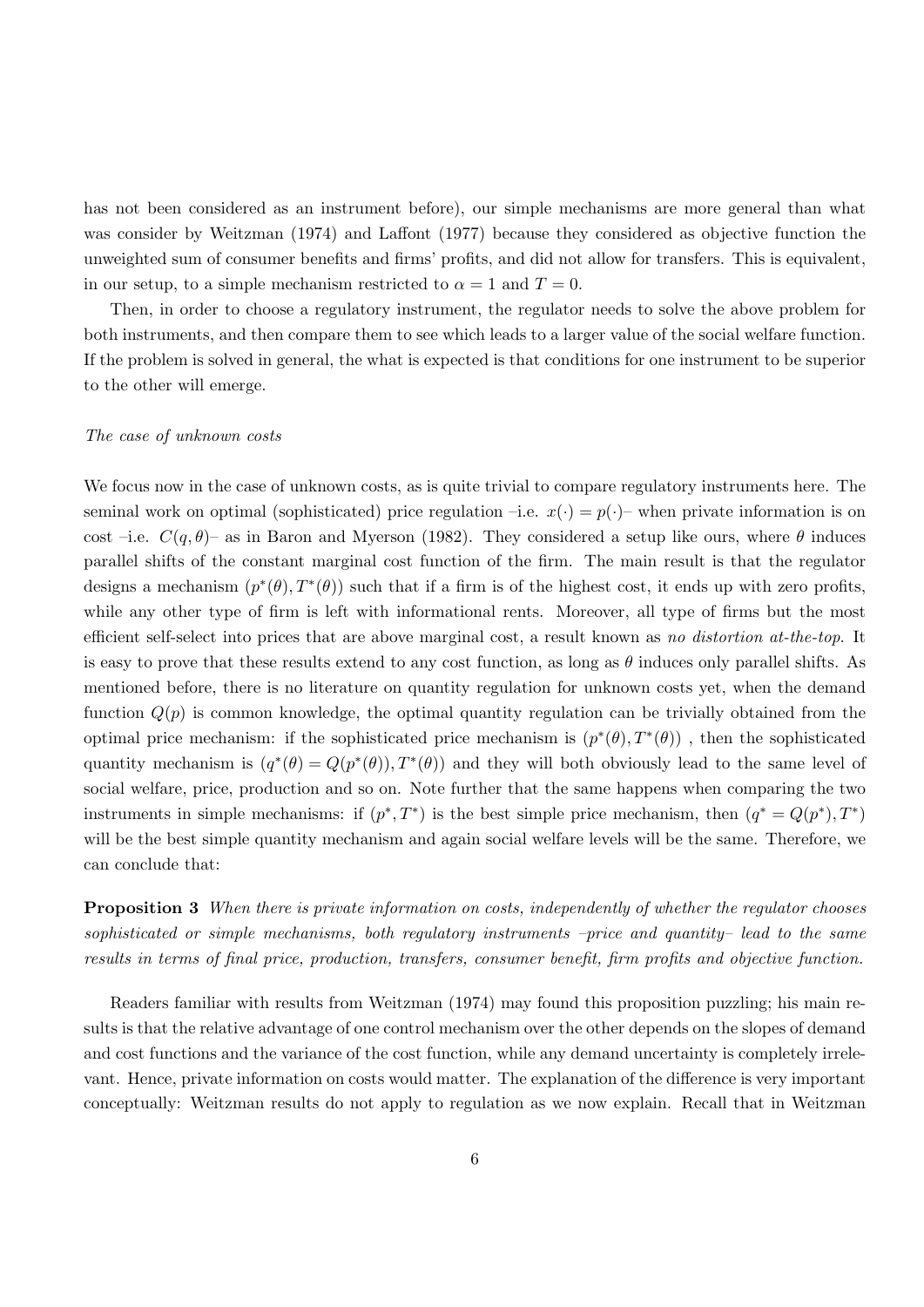models  $\alpha = 1$  and  $T = 0$ ; assuming for expositional simplicity that there is only information asymmetry in costs, Weitzman's quantity mechanism, in our notation, would be given by  $q^* \in \arg \max \mathbb{E}_{\theta}[CS(q) - C(q, \theta)];$  $\overline{q}$ the price mechanism, on the other hand would be given by  $p^* \in \arg \max_{p} \mathbb{E}_{\theta}[CS(h(p, \theta), \theta) - C(h(p, \theta), \theta)],$ where  $h(p, \theta) = \tilde{q} \in \arg\max_{q} pq - C(q, \theta)$ . It is this last fact which separates this case from monopoly regulation: what Weitzman assumes is that, once a regulated price is given, the firm (or firms) will act as price takers and will choose a quantity of production according to its (their) cost function, and not the demand. In other words, the firm assumes that it will be able to sell all the units it wants at the regulated price. This may be the case if there are many firms –such that each sells a small portion of the total– and thus it is reasonable to think that they act as price takers. Or, perhaps in a procurement case, where the principal tells the firm that it will buy all units that the agent want to produce at the regulated price. But in the case of monopoly regulation, the firm does face the whole demand, and thus the quantity produced for a regulated price will not be given by profit maximization but simply by  $Q(p^*)$ , as assumed by Baron and Myerson. In fact, for the monopoly case, the problem of the regulator is  $p^* \in \arg \max_{p} \mathbb{E}_{\theta}[CS(Q(p)) - C(Q(p), \theta)],$  which indeed leads to the result in Proposition 3.

What we are left with, and what is the focus of the rest of the paper is the case when private information is on demand. Here, the comparison between regulatory instruments is far for simple and requires quite an amount of work. There are two papers on regulation under unknown demand that are of central importance: Laffont (1977) and Lewis and Sappington (1988). Let us start by the latter; Lewis and Sappington (1988) consider price regulation when the direct demand function is given by  $Q(p,\theta)$  –with  $\theta$  inducing parallel shifts– while the cost function is common knowledge. The results are very different to the case of unknown costs. When marginal costs are non-decreasing, the first-best mechanism, which involves price equal marginal cost and transfers that induce zero profits for all demand types, is incentive compatible. This implies that the regulator can delegate the pricing decision to the firm who will not create social costs as it cannot take advantage of its superior information. On the contrary, when marginal costs are decreasing, it is never optimal for the regulator to use a menu; Lewis and Sappington show that there always exist a bunching mechanism that does better: hence, the regulator will set a single price and transfer independently of the firm's message about its demand. Using our definitions, the optimal sophisticated price mechanism is, in fact, a simple mechanism. Hence, in what respects to sophisticated mechanisms with unknown demand, there already exists results for price regulation; but in order to undertake our comparison of the two instruments we need to (i) obtain the sophisticated quantity mechanism, and (ii) explicitly obtain the price mechanism when marginal costs are decreasing (bunching), since Lewis and Sappington's proof is not constructive. All this is undertaken in Section 3.

The other paper that interest us is Laffont (1977). This author pointed out that Weitzman had in reality, different assumptions regarding information in his model. Laffont shows convincingly that Weitzman considers *uncertainty* about demand, –in that demand is unknown to both the regulator and the firm–, but private information on costs –the firm knows but the regulator only knows a distribution.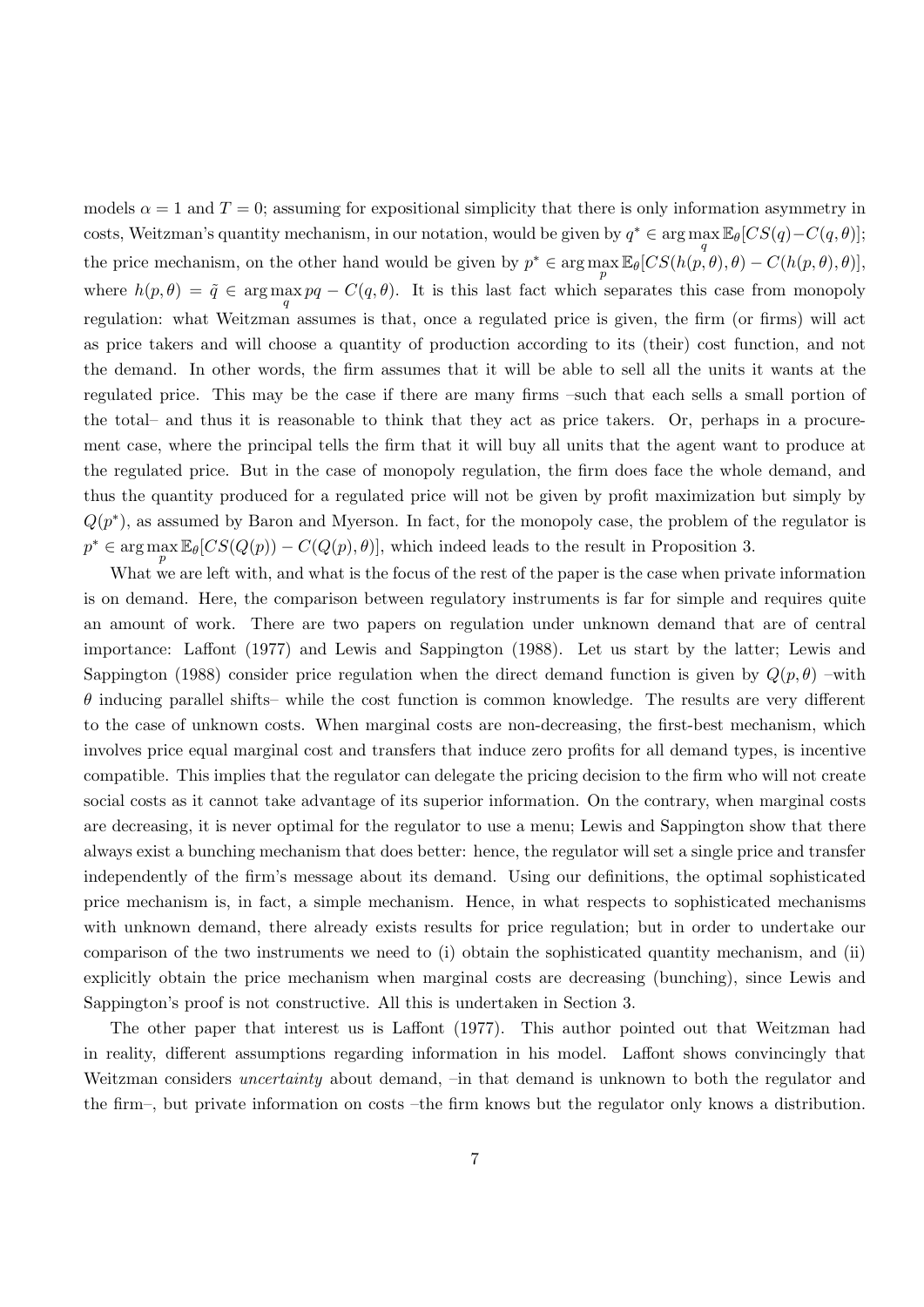Laffont points out that private information is a more interesting case that uncertainty since in the latter, the firm cannot do better than a regulator and vice-versa. Thus, he analyzed what he called Weitzman's dual problem, that is, private information on demand but uncertainty on costs. As important for us as this fact, is that Laffont crafted his model in a way that is indeed applicable to the monopoly case (although he did not make the distinction): contrary to Weitzman, he did considered that once a regulated price is set, the quantity to be produced is given by the demand,  $Q(p, \theta)$ , just as in Lewis and Sappington (1988). Therefore, Laffont provides the first comparison between the two regulatory instruments when demand is unknown; in our terms, Laffont compares simple mechanisms when transfers are zero and profits have the same weight as the consumer surplus ( $\alpha = 1$ ). His result indeed show that in this case, the choice of instrument matters; he finds that the relative advantage of the price instrument over the quantity instrument is equal to  $\frac{(-b+C'')\sigma_{\theta}}{2b^2}$ , where  $b>0$  is the slope of the inverse demand function,  $C''>0$  is the slope of the marginal cost function and  $\sigma_{\theta}$  is the variance of the demand. Hence, in what respects to the comparison between regulatory instruments within the context of simple mechanisms, the challenge is to derive results for the case where transfers are feasible and profits may weigh less than consumer surplus; this is analyzed in Section 4.

Now, before closing this section and moving on to detailed analysis of specific regulation mechanisms it is important to stop a moment to discuss what quantity regulation means. Because, indeed, price regulation seem to be quite natural to understand: either the regulator sets a price or the firm chooses one from the menu it was offered, but, as soon as the price is fixed, the firm has to sell to every consumer that demands a unit at that price. In fact, Lewis and Sappington show that it is not in the interest of the firm to do otherwise. With quantity regulation, however, the firm is either asked to produce a certain amount in the simple mechanism, or chooses the quantity to produce from a menu. But, how are those units rationed between consumers? The assumption we make, is that the price at which the produced units go is given by the inverse demand  $P(q, \theta)$ , that is, that a price that clears the market *emerge*. It may not be in the firm interest, however, to choose such a price; after all, once the units are produced, the firm has now a marginal cost function which is zero up to the point given by the produced units and, therefore, if the monopoly is left alone, it would choose to sell less units than those produced, according to the point where the marginal revenue function intersects the  $x$  axis. What we are thinking of when we speak of quantity regulation here is that the regulator will take care of the rationing, for example, through an auction. Indeed, a simple generalized Vickrey auction or a Uniform price auction would result in a value for each unit equal to the price that clears the market (with the revenues of the sale going to the firm). Two things are important to note regarding this assumption: on one hand, in the airport market the FAA has been indeed considering auctions to ration slots (see e.g. Frank Bernardino, 2009; Brueckner, 2009); on the other hand, although never mentioned explicitly, both Weitzman (1978) and Laffont (1977) did assume that such market-clearing rationing was going on when considering quantity mechanisms. While we consider the analysis of the quantity mechanism when the monopoly is allowed to ration freely –and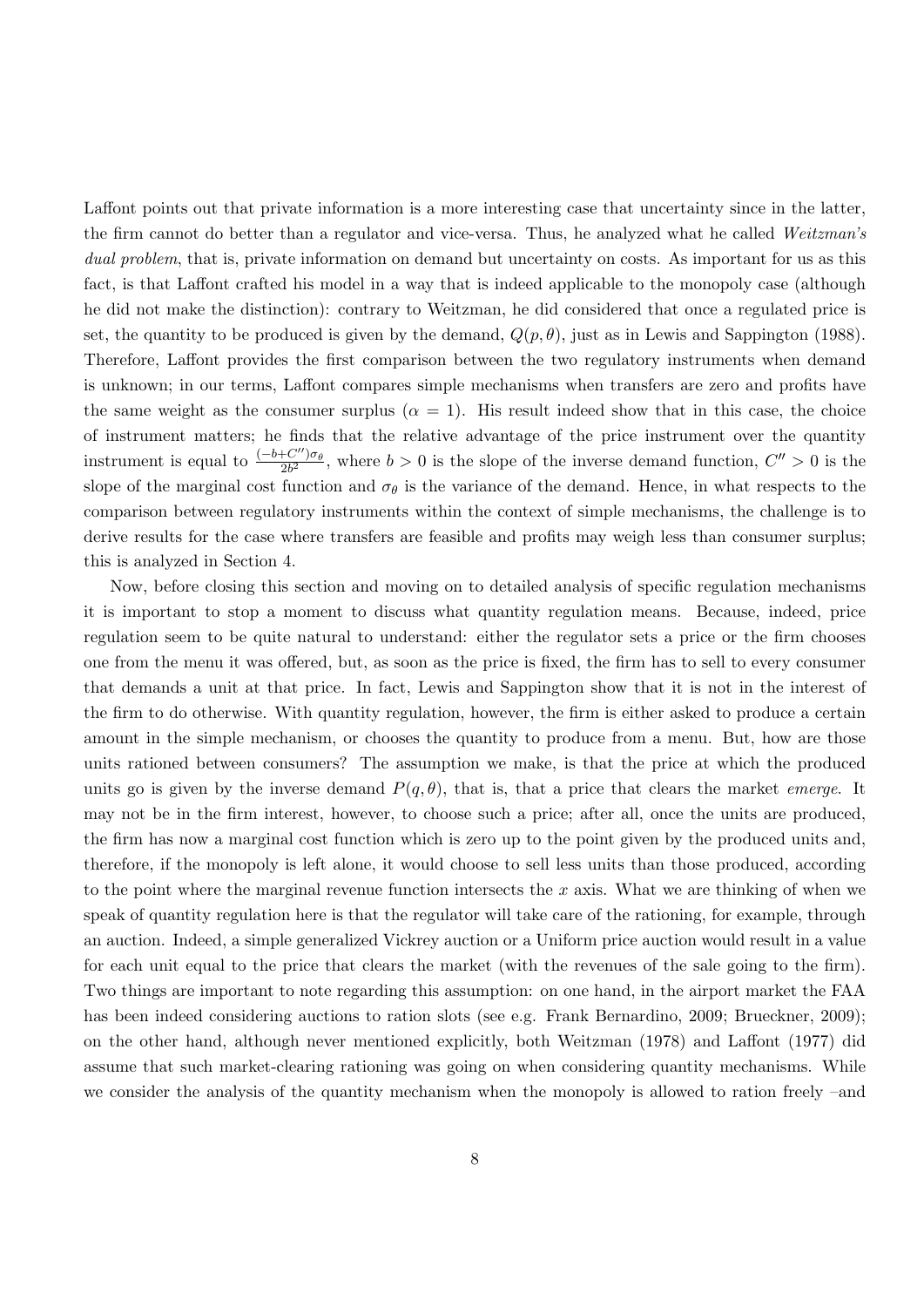the comparison of this to the price instrument– to be indeed very interesting and relevant, we see this as a second step in the research agenda.

#### 3. Sophisticated Regulatory Mechanisms with Unknown Demand

There is private information about the market demand, indexed by a parameter  $\theta$ , which is observable by the firm but not by the regulator. This parameter belongs to some compact interval  $\Theta = [\underline{\theta}, \overline{\theta}] \subset \mathbb{R}$ . As usual, the regulator has some prior probability distribution,  $G : \Theta \to [0, 1]$  with continuous and strictly positive density  $G'(\cdot) = g(\cdot) > 0$ . The next assumption is standard in mechanism design and is satisfied, among others, by any log-concave distribution.

Assumption 4  $G(\theta)$  satisfies increasing hazard rate, i.e,  $\frac{g(\theta)}{1-G(\theta)}$  is increasing in  $\theta$ 

We assume that quantity and price are linked by the equation,  $q = Q(p, \theta)$ , or equivalently  $p = P(q, \theta)$ , with the following properties:  $Q_p(\cdot, \theta) \leq 0 \quad \forall \theta \in \Theta$ ,  $Q_\theta(p, \cdot) \geq 0 \quad \forall p \in \mathbb{R}_+$ ,  $P_q(\cdot, \theta) \leq 0 \quad \forall \theta \in \Theta$ ,  $P_\theta(q, \cdot) \geq 0$ 0  $\forall q \in \mathbb{R}_+$ . In other words, in the  $p - q$  space the demand function has negative slope, and higher realizations of  $\theta$  means higher demand. To ensure that the single crossing property holds, we make the following assumption (which implies that a change in  $\theta$  implies parallel shifts).

Assumption 5 We consider  $Q : \mathbb{R}_+ \times \Theta \to \mathbb{R}_+$  and  $P : \mathbb{R}_+ \times \Theta \to \mathbb{R}_+$  such that  $Q_{\theta p}(p, \theta) = 0 \ \forall \theta \in \mathbb{R}_+$  $\Theta$ ,  $p \in \mathbb{R}_+$  and  $P_{\theta q}(q, \theta) = 0 \ \forall \theta \in \Theta$ ,  $q \in \mathbb{R}_+$ 

There is a production cost  $C(\cdot)$ , with  $C'(\cdot) \geq 0$ . If the marginal costs are decreasing, for the regulator's problem to be concave, we assume that the demand function is more steeply sloped than marginal costs.

**Assumption 6** If the marginal costs are decreasing, we assume  $| C''(Q(p, \theta)) | \cdot | Q_p(p, \theta) | < 1$ . Equivalently,  $| C''(q) | < | P_q(q, \theta) |$ 

Now, using The Revelation Principle, we define formally a quantity and price regulatory mechanisms.

**Definition 7** A price regulatory mechanism is a pair of functions  $(p,T)$  such that,  $p: \Theta \longrightarrow \mathbb{R}_+$ and  $T : \Theta \longrightarrow \mathbb{R}$ , where  $p(\theta)$  represents the regulated price when the firm reports  $\theta$  and  $T(\theta)$  specifies the transfers (subsidies if positive, taxes otherwise).

Analogously, a quantity regulatory mechanism is a pair of functions  $(q, T)$  such that,  $q : \Theta \longrightarrow \mathbb{R}_+$ and  $T: \Theta \longrightarrow \mathbb{R}$ .

So, in a price regulatory mechanism, the profit of a firm of type  $\theta$  that declares a type  $\hat{\theta}$  is given by

$$
\pi(\hat{\theta},\theta) = p(\hat{\theta})Q(p(\hat{\theta}),\theta) - C(Q(p(\hat{\theta}),\theta)) + T(\hat{\theta})
$$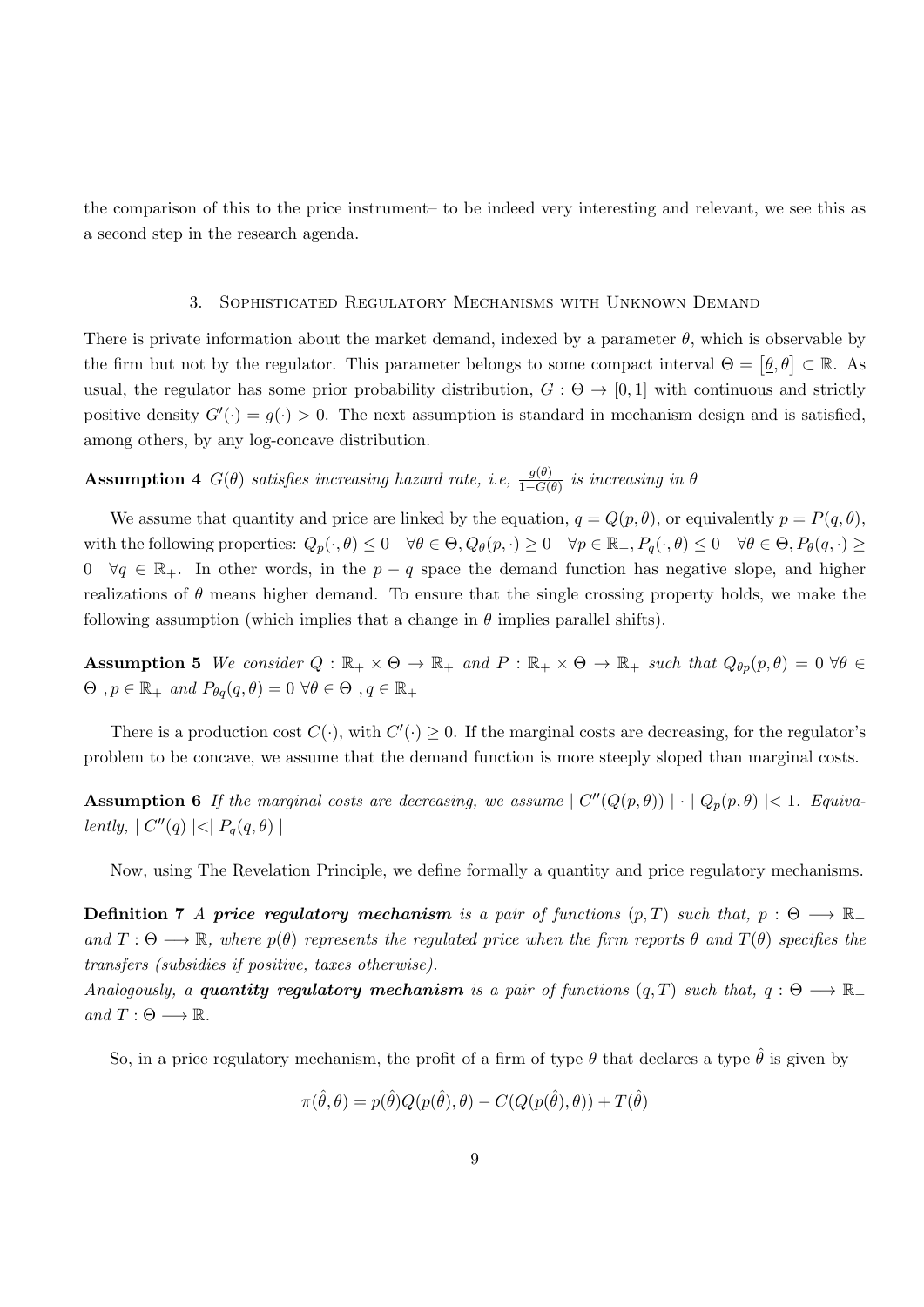Analogously, in a quantity regulatory, mechanism, profits are given by

$$
\pi(\hat{\theta}, \theta) = P(q(\hat{\theta}), \theta)q(\hat{\theta}) - C(q(\hat{\theta})) + T(\hat{\theta})
$$

In both cases, we can consider, without loss of generality, regulatory mechanisms that ensure truthful revelation. So we impose that,

$$
\Pi(\theta) := \max_{\hat{\theta} \in \Theta} \pi(\hat{\theta}, \theta) = \pi(\theta, \theta) \quad (\text{IC})
$$

Also we assume that the firm cannot be forced to accept the contract, hence a mechanism must satisfy the voluntary participation constraint. <sup>3</sup>

$$
\Pi(\theta) \ge 0 \quad \forall \theta \in \Theta \quad (\mathbf{VP})
$$

**Definition 8** We say that a regulatory mechanism is **feasible** if and only if it satisfies  $(IC)$  and  $(VP)$ .

The regulator's objective function is a weighted social welfare, putting more weight on the consumers than the firm's profits. We now write the objective function in terms of prices or quantities.

$$
\mathbb{E}_{\theta}SW(p,T,\theta) = \mathbb{E}_{\theta} \left\{ \int_{p}^{\infty} Q(x,\theta)dx - T + \alpha \left[ pQ(p,\theta) - C(Q(p,\theta)) + T \right] \right\}
$$
  

$$
\mathbb{E}_{\theta}SW(q,T,\theta) = \mathbb{E}_{\theta} \left\{ \int_{0}^{q} \left[ P(x,\theta) - P(q,\theta) \right] dx - T + \alpha \left[ P(q,\theta)q - C(q) + T \right] \right\}
$$

With  $\alpha \in [0, 1]$ . Note that when  $\alpha < 1$ , a dollar out of the consumers' pockets hurts society more than the benefit of a dollar received by the firm and, therefore, the regulator may be willing to accept some output contraction (i.e. allocative inefficiency), in order to diminish the size of the subsidy. Intuitively, the regulator will need to raise fund through taxes to subsidize the firm, which is costly unless  $\alpha = 1$ .

The regulator problem is, in each case, to choose a feasible regulatory mechanism which will maximize a expected weighted social welfare subject to the incentive compatibility and individual rationality constraints.

Now, following standard methods in mechanism design, it easy to show that the incentive compatibility constraint translates in two conditions.

Lemma 9 Suppose that assumption 5 holds. A price regulatory mechanism is incentive compatible if and only if:

- i.  $p(\cdot)$  is non-decreasing in  $\theta$ .
- ii.  $\Pi'(\theta) = [p(\theta) C'(Q(p(\theta), \theta))] Q_{\theta}(p(\theta), \theta)$

<sup>3</sup>We normalize the outside option to zero.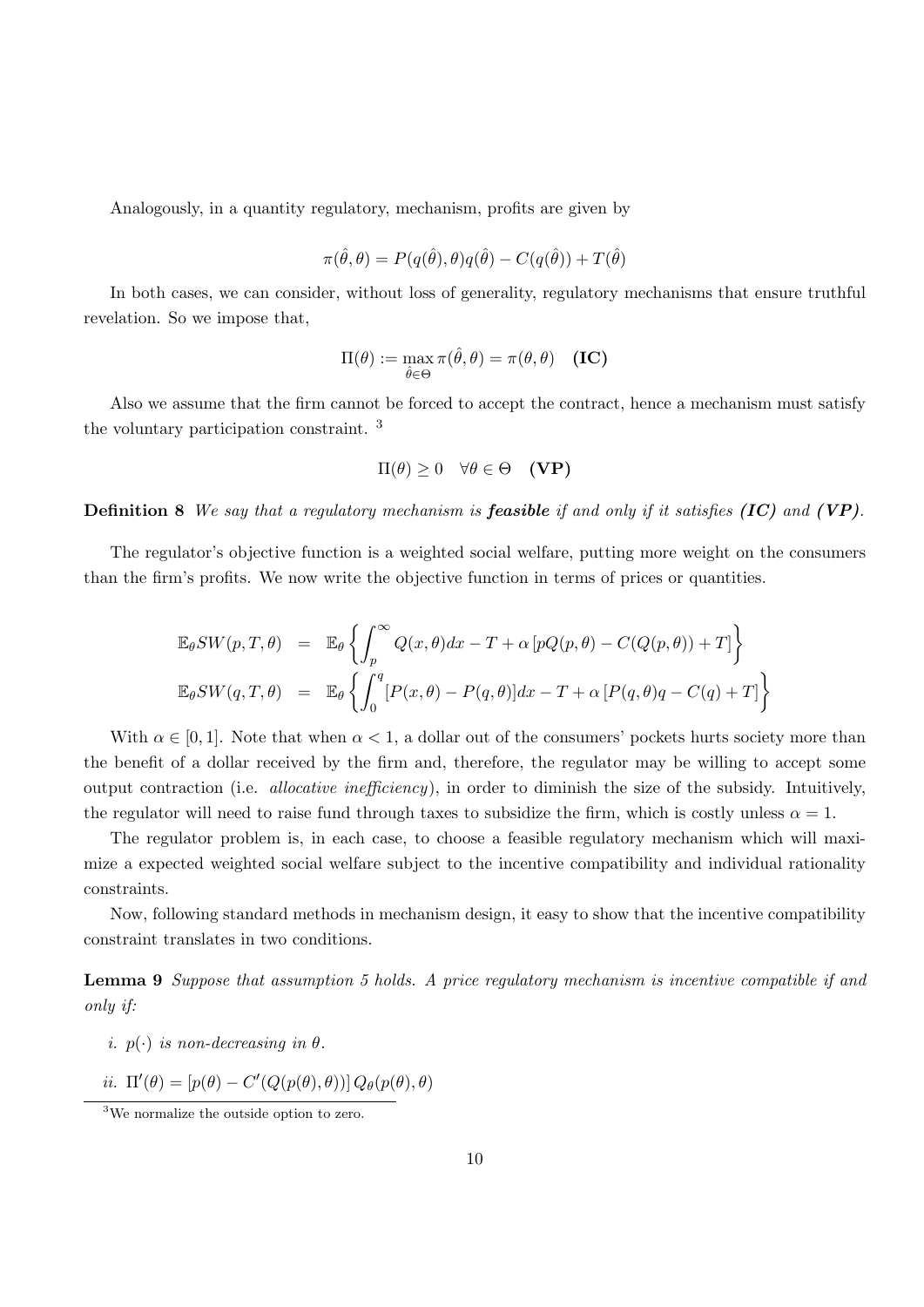A quantity regulatory mechanism is incentive compatible if and only if:

i.  $q(\cdot)$  is non-decreasing in  $\theta$ .

$$
ii. \ \Pi'(\theta) = P_{\theta}(q(\theta), \theta)q(\theta)
$$

As a benchmark we define the first-best regulatory mechanism which is the mechanism that the regulator would choose under complete information.

**Definition 10** The **first-best regulatory mechanism** consists of prices  $p(\theta)$ , quantities  $q(\theta)$  and transfers  $T(\theta)$  such that for all  $\theta \in \Theta$ :

1.  $p(\theta) = P(q(\theta), \theta)$  or  $q(\theta) = Q(p(\theta), \theta)$ 

2. 
$$
p(\theta) = C'(q(\theta))
$$

3.  $T(\theta)$  such that  $\Pi(\theta) = 0$ .

The first thing to note is that if marginal costs are non-decreasing, the first-best price mechanism is feasible and therefore optimal, in contrast to the first-best quantity mechanism. Since higher  $\theta$  means higher demand, and therefore, higher marginal costs, the first best allocation implies both an increasing quantity and price schedule, satisfying condition (i) in lemma 9. Moreover, for a price mechanism a price that equals marginal cost implies condition (ii) as long as  $\Pi'(\theta) = 0$ , i.e., the firm's profits are independent of the demand type. So, if we adjust the transfers to leave with zero profits to any type, the price regulatory mechanism that achieves the first best is feasible. However, for a quantity regulatory mechanism, profits must by increasing in type, so it is impossible to satisfy both VP and zero profits for the firm.

It is important to remark that it is always possible to achieve an efficient production level (quantity that equals price with marginal cost) with an adequate transfer. Yet, optimally, for  $\alpha < 1$ , in a quantity mechanism the regulator chooses not to do so since such a schedule requires transfers that are costly. This is very different to the result obtained when price regulation is considered and marginal cost are increasing, where an efficient production level can be achieved while leaving the firm with no profits, therefore attaining the first best.

**Proposition 11** Let  $z_{\alpha}(\theta) = (1-\alpha) \frac{1-G(\theta)}{a(\theta)}$  $\frac{G(\theta)}{g(\theta)}$ . Suppose that assumption 4 holds, and that  $P_{\theta}(q, \theta)$  is decreasing in  $\theta$  for all q, then the optimal quantity regulatory mechanism  $(q^o, T^o)$  satisfies:

$$
P(q^o(\theta), \theta) = C'(q^o(\theta)) + z_\alpha(\theta)P_\theta(q^o(\theta), \theta)
$$
\n(1)

$$
T^o(\theta) = C(q^o(\theta)) - P(q^o(\theta), \theta)q^o(\theta) + \int_{\theta}^{\theta} P_2(q^o(x), x)q^o(x)dx \qquad (2)
$$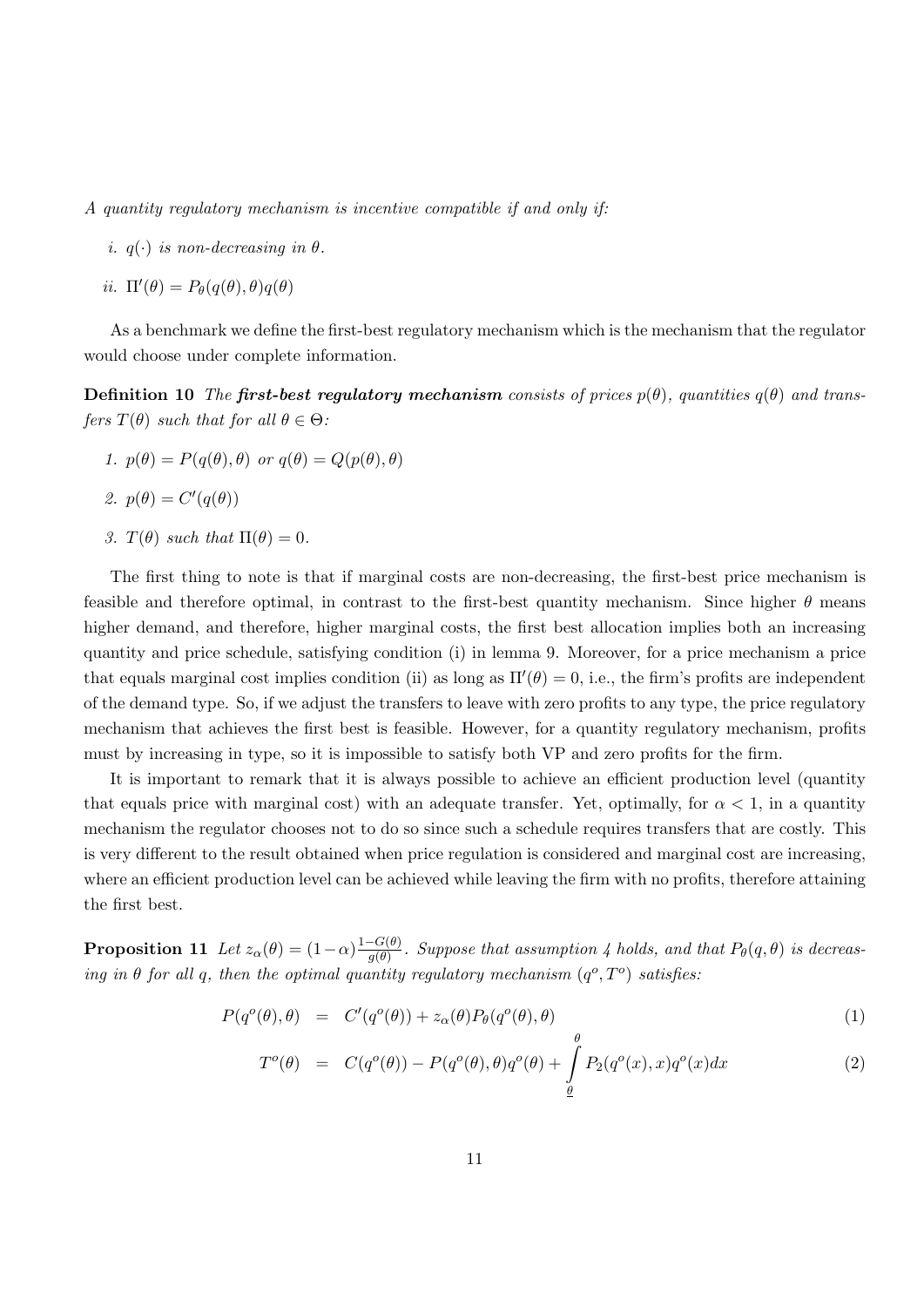The previous characterization of optimal quantity mechanism holds for any costs structure and, moreover, only achieves the allocative first best when  $\alpha = 1$  (and that, leaving positive profits to firms). As we discussed before, price mechanisms achieve the first best with increasing marginal costs, and to complete the analysis we discuss below what happens with decreasing marginal costs.

Lewis and Sappington (1988) find that in such a case the optimal price regulatory mechanism involves complete bunching. In other words, the regulator fixes a price (and a transfer) independent of the firm's report. However, their proof is not constructive, and in what follows we characterize the optimal pair  $(p^*,T^*)$  in order to perform comparisons with the optimal quantity mechanism.

From lemma 7, we see that choosing a price  $p^*$  implies that  $\Pi'(\theta) = [p^* - C'(Q(p^*, \theta))] Q_{\theta}(p^*, \theta)$ . Since marginal costs are decreasing, we have that there exists  $\theta_c(p^*)$  such that  $\Pi'(\theta) \leq 0$  if and only if  $\theta \leq \theta_c(p^*)$  (in particular,  $\theta_c$  could be either  $\underline{\theta}$  or  $\overline{\theta}$  if the price is too big or too low). Because of this, the type which is most reluctant to participate is precisely  $\theta_c(p^*)$ , which will then be left with exactly zero profits. Therefore, we immediately have that the transfers can also be written as a function of the chosen  $p^*$  as  $T^*(p^*) = C'(Q(p^*, \theta_c(p^*))) - p^*Q(p^*, \theta_c(p^*))$ . It is easy to see that any price below p, defined by  $p = C'(Q(p, \overline{\theta}))$  is dominated by p, and analogously for  $\overline{p} = C'(Q(\overline{p}, \underline{\theta}))$ . Therefore, the problem of the regulator can be written as

$$
\max_{p^* \in [p,\overline{p}]} \mathbb{E}_{\theta} SW(p^*,\theta) = \mathbb{E}_{\theta} \left\{ \int_{p^*}^{\infty} Q(x,\theta) dx - T(p^*) + \alpha \left[ p^* Q(p^*,\theta) - C(Q(p^*,\theta)) + T(p^*) \right] \right\}
$$

Moreover, from the above discussion, we can characterize the allocative inefficiencies that a bunching mechanism introduces:

**Lemma 12** If marginal costs are decreasing, a bunching mechanism  $(p^*,T^*)$  satisfies that  $p^* \leq C'(Q(p^*,\theta))$ if and only if  $\theta \leq \theta_c(p^*)$ 

As we can see, these allocative inefficiencies can be different for low and high realizations of the demand. If low, production is higher than efficient, if high, production is lower. In the next example, we explicitly compute the optimal price mechanism in the case of linear demand and quadratic costs.

Example 13 Consider a direct demand function  $Q(p, \theta) = \frac{A+\theta-p}{b}$  and quadratic costs  $C(q) = c_0q - k\frac{q^2}{2}$  $\frac{T}{2}$ , with  $b > k$ . In this case, the best bunching price mechanism is represented by:

$$
p^* = \frac{bc_0 - k(A + \mathbb{E}(\theta))}{b - k} \tag{3}
$$

$$
T^* = \frac{k(A - c_0 + \mathbb{E}(\theta))^2}{2(b - k)^2}
$$
 (4)

$$
\theta_c(p^*) = \mathbb{E}(\theta) \tag{5}
$$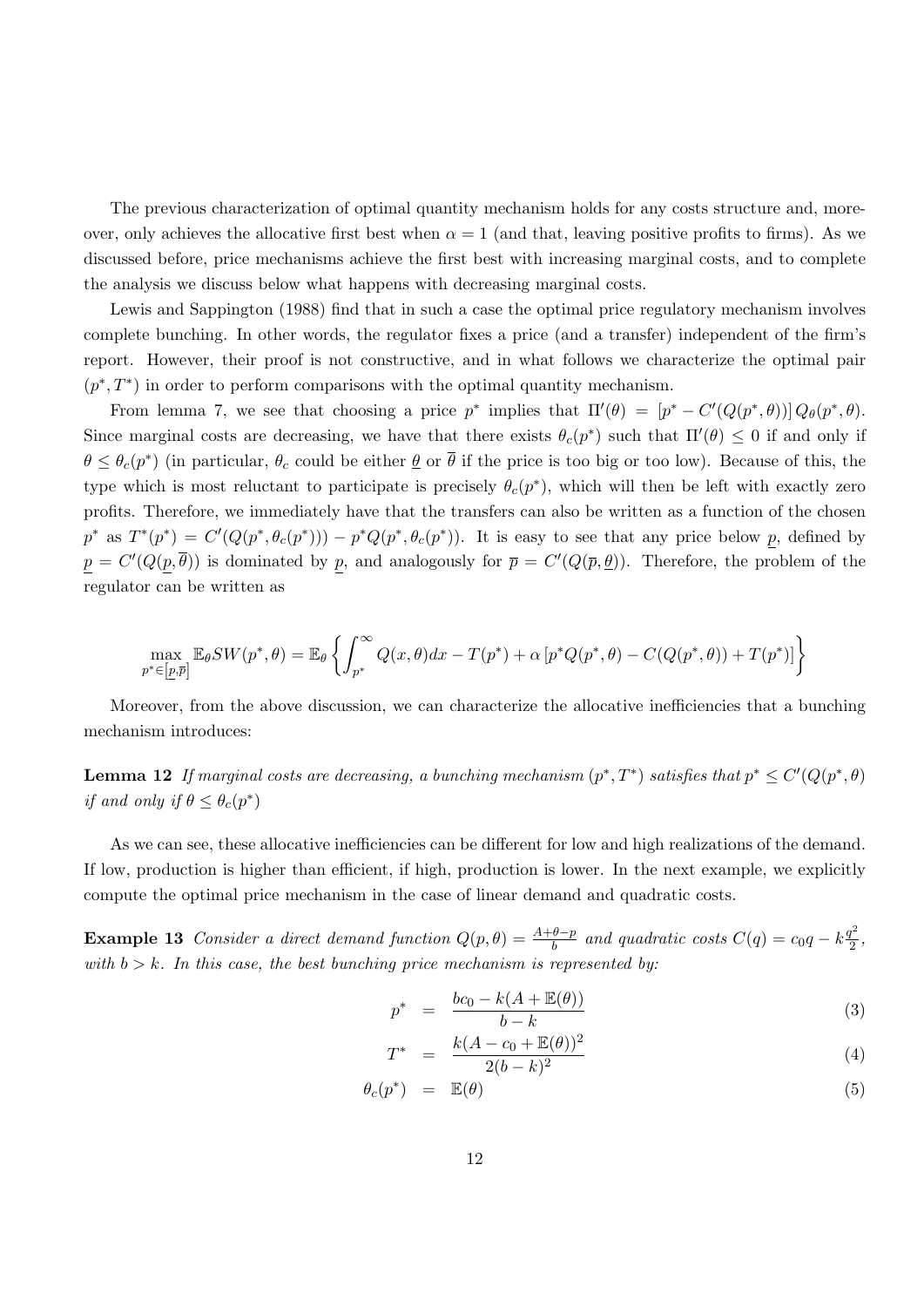Note that this optimal mechanism does not depend on  $\alpha$ , but this is not general. What is always true is that, given a price, the transfers do not depend on  $\alpha$ . However,  $\alpha$  may influence the selection of the optimal  $p$ , and with it the allocative inefficiencies induced by the bunching mechanism.

Up to now, we have characterized the optimal regulatory mechanism for the cases where the regulator con monitor prices or quantities. Now, we turn our attention to the performance comparison between the optimal quantity mechanism and the optimal price mechanism. Remember that the optimal regulation through quantities when demand is unknown never involves bunching, independent of the cost structure of the monopolist. Moreover, when  $\alpha = 1$ , the first-best allocation is attained: the provision of incentives is exclusively done through transfers (without distorting the optimal allocation), and since transfers are irrelevant in this case, the quantity mechanism weakly dominates any other one.<sup>4</sup> When  $\alpha$  < 1 and marginal costs are increasing, the price mechanism attains the first-best, yet the quantity mechanism induces allocative inefficiencies and leaves the firms with informational rents (which are undesirable when  $\alpha$  < 1), therefore the price mechanism dominates. Note that the first-best allocation could be attained with a quantity mechanism, but it would involve large profits for the firm. Since this is this prohibitively costly for the regulator (unless  $\alpha = 1$ ), a mechanism which involves allocative distortions is chosen.

Theorem 14 When demand is private information, a price mechanism weakly dominates if marginal costs are non decreasing. However, if marginal costs are strictly decreasing and  $\alpha$  is in a neighborhood of 1, then the quantity mechanism dominates.

Although the above theorem is a general result for the case of decreasing marginal costs, it does not help us understand the choice of prices or quantities for any value of  $\alpha$ . Therefore, to push the comparisons further, we specialize our analysis to the case of linear demand and quadratic costs as in the past example.

Consider the inverse demand function  $P(q, \theta) = A + \theta - bq$  with  $A, b \ge 0$ , the cost function  $C(q)$ ) =  $c_0q - k\frac{q^2}{2}$  $\frac{d^2}{2}$  and assume that  $\theta$  is uniformly distributed in [0,  $\theta$ ]. Furthermore, let us assume that  $A + (1 - \theta)$  $\alpha$ )( $\bar{\theta}$ ) >  $c_0 > k \frac{A+\theta}{b}$  to ensure both the regulated quantity and the ex-post price that clears the market are positives for all realizations of  $\theta$ .<sup>5</sup>

Using the proposition 11 the optimal quantity mechanism is given by

$$
q^o(\theta) = \frac{A + \theta - z_\alpha(\theta) - c_0}{b - k} \tag{6}
$$

$$
T^{o}(\theta) = c_0 q^{o}(\theta) - \frac{1}{2} k q^{o}(\theta)^2 + \int_{0}^{\theta} q^{o}(x) dx
$$
 (7)

<sup>4</sup>For increasing marginal costs both mechanisms lead to efficiency.

 $5$ One can interpret this condition as the monopolist have the enough capacity to satisfy any demand realization leaving no type out of the market.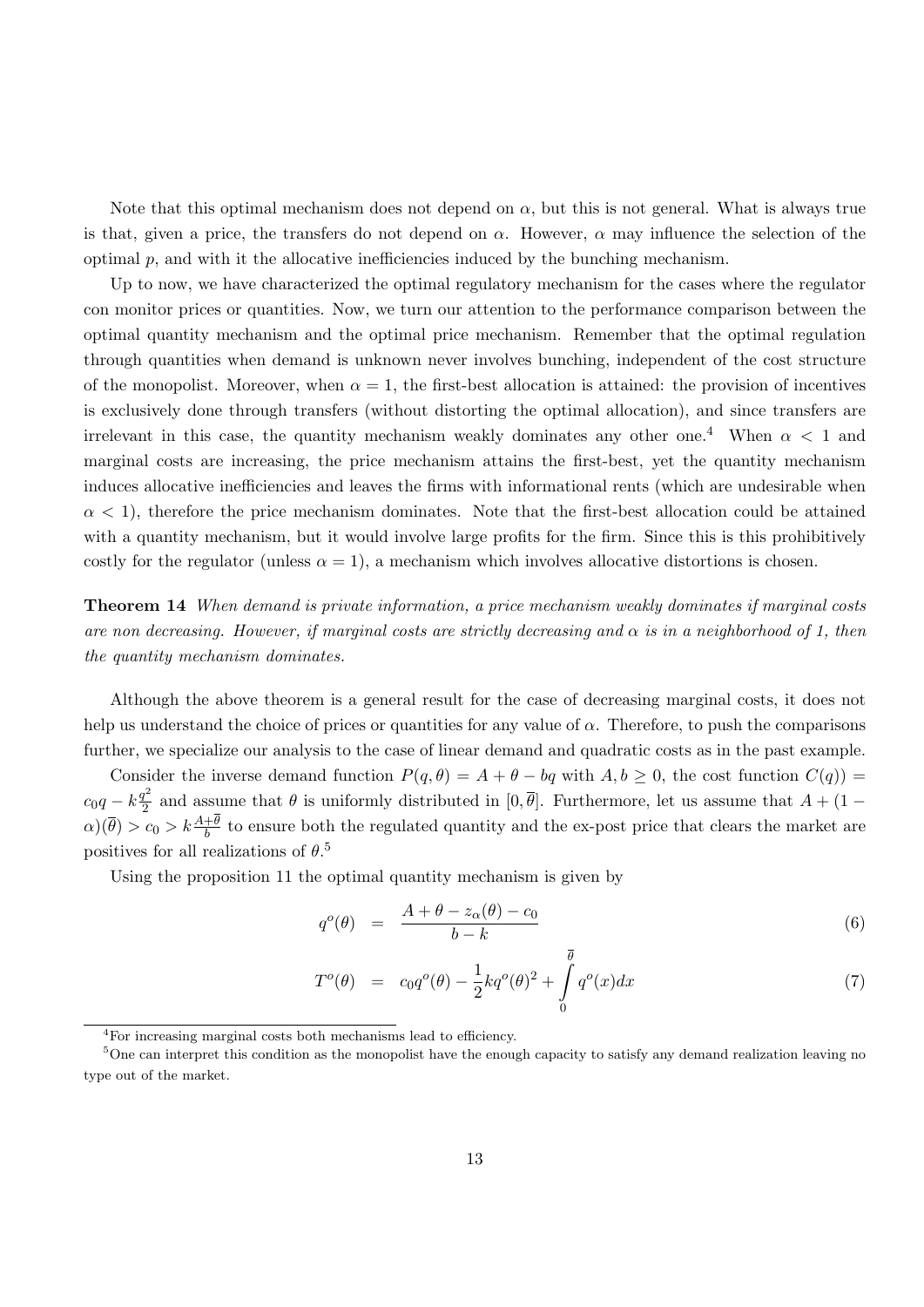The optimal price mechanism is as in example 13 using  $\mathbb{E}(\theta) = \frac{\overline{\theta}}{2}$ . Then, simple calculations lead us to

$$
\triangle SW := SWquantity - SWprice
$$
  
= 
$$
\frac{\overline{\theta}(-12Ab^{2}(1-\alpha) + bk(1-\alpha)\overline{\theta} + k^{2}\alpha\overline{\theta} + 4b^{2}(1-\alpha)(3c_{0} - \alpha\overline{\theta}))}{24b^{2}(b-k)}
$$

Then, it is possible to prove that  $\triangle SW|_{\alpha=0} < 0$ ,  $\triangle SW|_{\alpha=1} > 0$ ,  $\triangle SW(\alpha)$  is convex and  $\triangle SW'|_{\alpha=0} \geq 0$ , leading us to the next theorem.

Theorem 15 When marginal costs are decreasing, the difference between a price and a quantity mechanism is increasing in  $\alpha$ . Moreover there exists a threshold  $\alpha^* \in [0,1]$  such that a price mechanism dominates if and only if  $\alpha \leq \alpha^*$ .

# [Figure here]

It is possible to see that the quantity mechanism does not fare well for small values of  $\alpha$ . Intuitively, the less important are producers for the regulator, the worse the quantity mechanism is. Since transfers are more costly as  $\alpha$  decreases, the optimal quantity mechanism induces large allocative inefficiencies in order to induce truthful revelation, which impacts negatively the consumer surplus. That is the reason behind the surprising fact that a bunching mechanism dominates the optimal quantity menu. Moreover, the allocative inefficiencies induced by the price mechanism are not affected by  $\alpha$ , making social welfare linear in  $\alpha$  in that case, while social welfare, grows more than linearly in a quantity mechanism, as both the transfers matter less and the inefficiencies are reduced. Using quantity mechanisms is costly, either the quantity chosen is too small and decreases the consumer surplus, or it is large and involves large transfers to the firms.

A couple of comparative statics are interesting. We have that

$$
\frac{\partial \triangle SW}{\partial A} = \frac{-(1-\alpha)\overline{\theta}}{2(b-k)} < 0, \quad \text{and} \quad \frac{\partial \triangle SW}{\partial c_0} = \frac{(1-\alpha)\overline{\theta}}{2(b-k)} > 0
$$

An increase in market size, or equivalently a decrease in fixed costs, has a bigger positive effect in the case of price regulation. While the price mechanism leaves the firm's profit invariant, quantity regulation makes them larger in order to induce self selection. While this is good because it allows to reduce the allocative inefficiencies, an important part of the extra surplus goes to firms, which is less desirable from a social point of view if  $\alpha < 1$ .

It is possible to do other comparative statics, for example with respect the slope of marginal costs  $(k)$  and demand  $(b)$ . However, the comparison between both mechanisms is ambiguous. An increase in k makes both mechanisms better, both for firms and consumers and, for example,  $\frac{\partial \triangle SW}{\partial k}\Big|_{\alpha=1} > 0$ , but  $\partial \triangle{SW}$  $\frac{\Delta SW}{\partial k}\Big|_{\alpha=0} < 0.$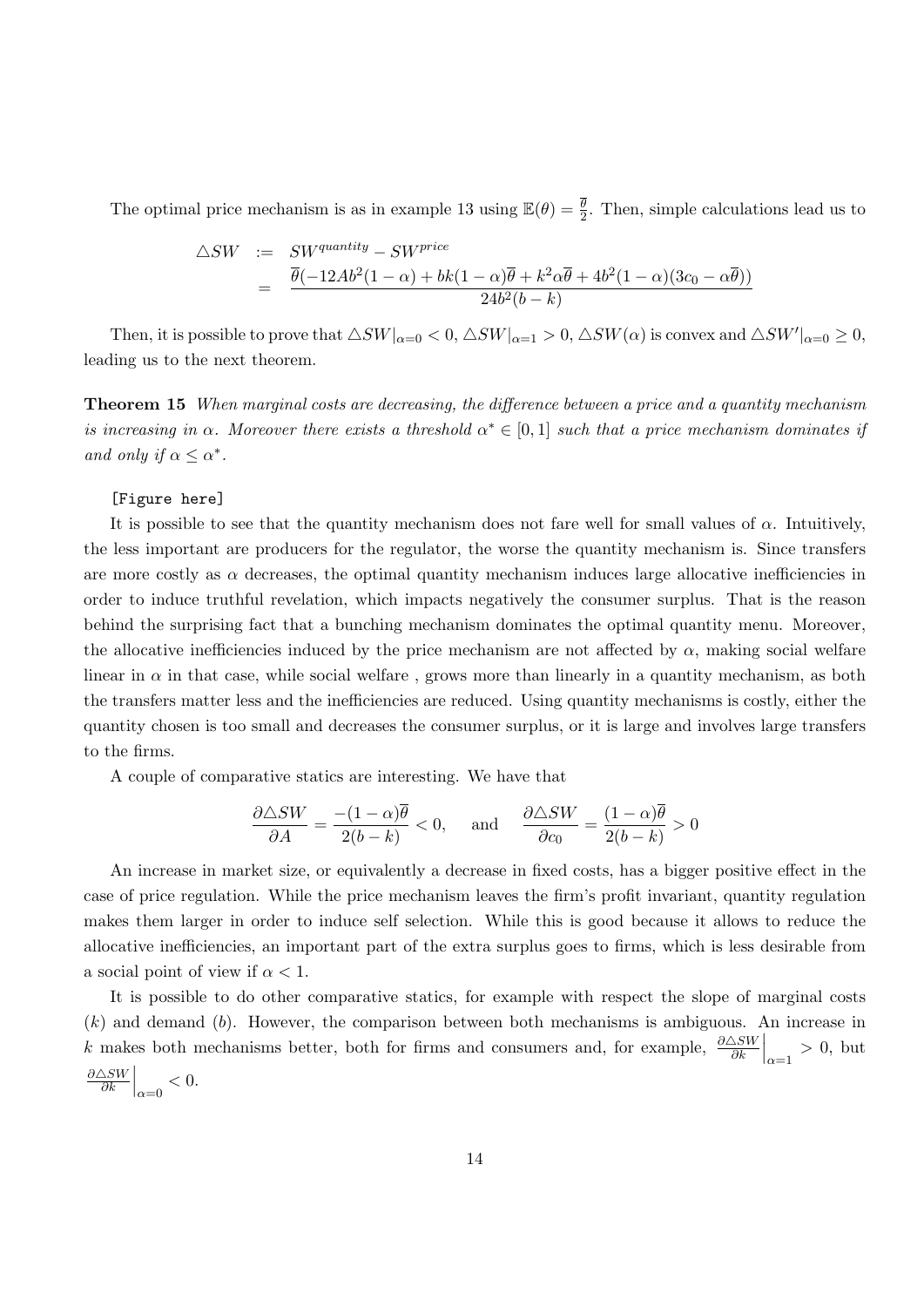#### 4. Simple Regulatory Mechanisms with Unknown Demand

In this section we characterize the optimal bunching mechanisms in both quantities and prices. As we explained before, this kind of mechanisms are easier to implement in practice and it is important to understand how the choice of instrument changes when the regulator regulates with simple mechanisms.

As we noted in the previous section, the choice of a price (or quantity) determines the critical type, and thus the transfers. For a quantity mechanism, given q the critical type will be some  $\theta_c(q) \in \Theta$  and hence the transfers  $(T(q))$  will be determined by  $\pi(q, \theta_c(q), T(q)) = 0$ .

Then, the regulator's problem in each case is to find  $p^*$  or  $q^*$  that maximizes the expected weighted social welfare,

$$
q^* \in \arg\max_{q} \mathbb{E}_{\theta} SW(q, \theta, T(q))
$$
  

$$
p^* \in \arg\max_{p} \mathbb{E}_{\theta} SW(p, \theta, T(p))
$$

To obtain clear cut comparisons, equivalent to the ones in the previous section, we concentrate in the linear-quadratic case.

# Quantity Regulation

Note that for any  $q \in \mathbb{R}_+$  the firm's profits are  $\pi(q, \theta, T) = P(q, \theta)q - C(q) + T$ , and as  $P_\theta \geq 0$  it follows that the critical type will always be  $\underline{\theta}$  with transfers  $T = C(q) - P(q, \underline{\theta})q$ . The regulator's problem is

$$
\max_{q} \mathbb{E}_{\theta}[S(P(q, \theta)) - C(q) + P(q, \underline{\theta})q + \alpha(P(q, \theta)q - P(q, \underline{\theta})q)]
$$

The first order condition is given by  $\alpha \mathbb{E}_{\theta} P(\hat{q}, \theta) + (1 - \alpha) P(\hat{q}, \theta) = C_q(\hat{q})$  and using the linear demand and quadratic costs, the optimal bunching mechanism, and the social welfare associated are given by:

$$
q^* = \frac{A + \alpha \mathbb{E}(\theta) - c_0}{b + k}
$$
  

$$
T^* = -(A - bq^*)q^* + \left(c_0q^* + \frac{kq^{*2}}{2}\right)
$$
  

$$
SWquantity = \frac{[A + \alpha \mathbb{E}(\theta) - c_0]^2}{2(b + k)}
$$

We need to put conditions over the parameters to ensure a positive quantity and a positive price for any realization of the demand. For this is enough to have  $A > c_0 \geq \frac{k}{b}$  $\frac{k}{b}(A+\overline{\theta})+\alpha \mathbb{E}(\theta)-\overline{\theta}.$ 

# Price Regulation

In section 3, we found the optimal bunching for non-increasing marginal costs. Here we do the same for increasing marginal costs. From lemma 9 it is easy to see that  $\Pi(\theta)$  is concave, so the minimum values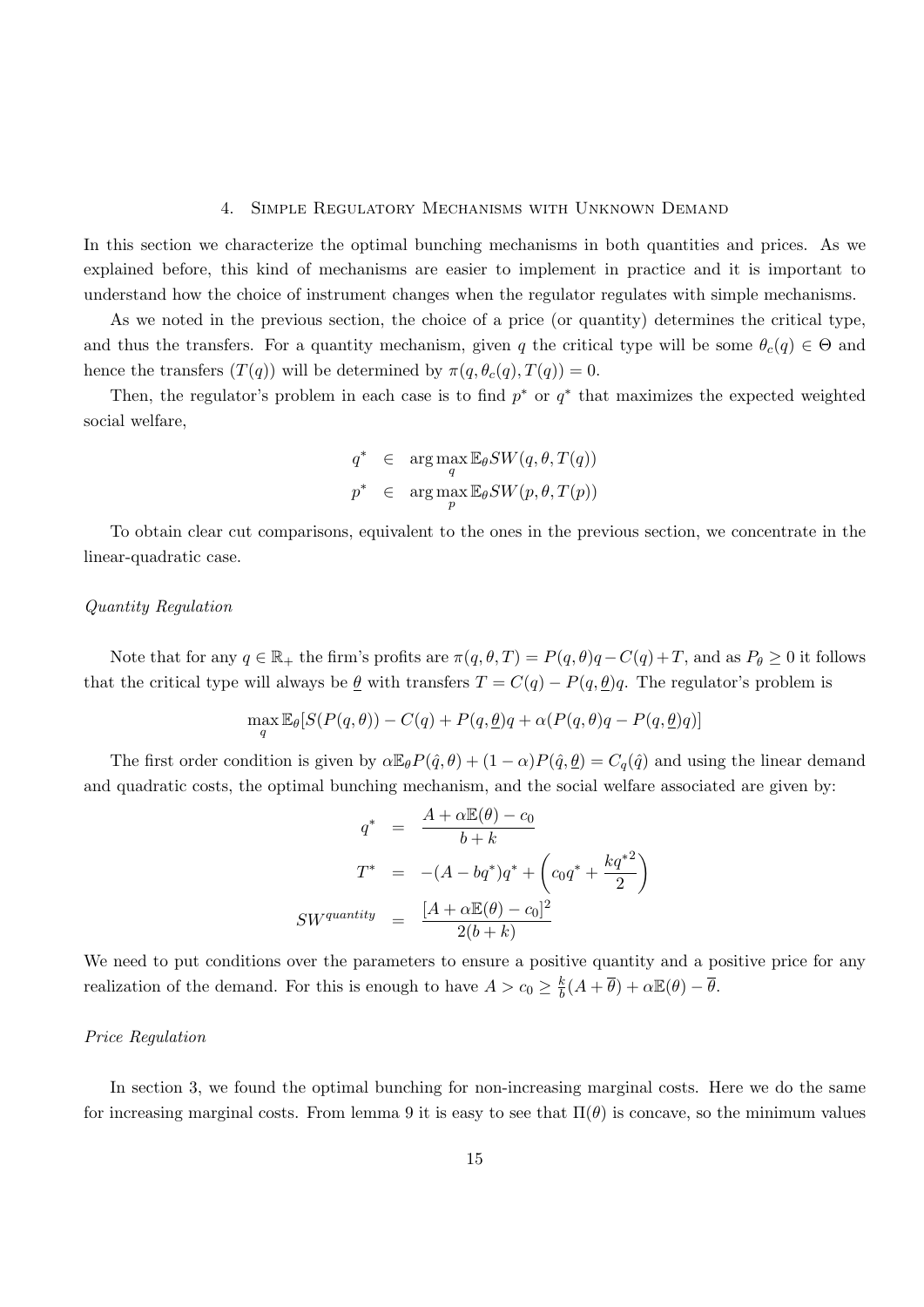are attained at the extremes of  $[\underline{\theta}, \overline{\theta}]$ . It is possible to prove that  $\theta_c = \underline{\theta}$  if and only if  $p \geq \overline{p}$  (and  $\theta_c = \overline{\theta}$ ) otherwise), and in the linear quadratic case  $\bar{p} = \frac{2bc_0 + k(2A + \theta)}{2(b + k)}$  $\frac{2(h+k)}{2(b+k)}$ . Straightforward computations shows that the optimal bunching depend on the expected value of  $\theta$ . For symmetric distributions  $p^* = \overline{p}$  for all  $\alpha$ , and we refer the reader to the appendix for a complete description of the solution in the non-symmetric case. With this, the optimal mechanism, and the corresponding social welfare are given by:

$$
p^* = \frac{2bc_0 + k(2A + \overline{\theta})}{2(b+k)}
$$
  
\n
$$
T^* = -\overline{p}Q(\overline{p}, \overline{\theta}) + C(Q(\overline{p}, \overline{\theta}))
$$
  
\n
$$
SW^{price} = \frac{(4A^2b^2 - (1-\alpha)\overline{\theta}^2k(b+k) + b^2(-2c_0 + \overline{\theta})(4A - 2c_0 + \overline{\theta}))}{8b^2(b+k)} + \frac{(b - k\alpha)Var(\theta)}{2b^2}
$$

#### Comparisson

When marginal costs are non-increasing the comparison is easy to compute, with the optimal bunching as in example 13 and the optimal quantity mechanism being independent of  $\alpha$ . Then, <sup>6</sup>

$$
\triangle SW = \frac{(A - c_0 + \alpha \mathbb{E}(\theta))^2}{2(b - k)} - \frac{(A - c_0 + \mathbb{E}(\theta))^2}{2(b - k)} - \frac{(b + k\alpha)Var(\theta)}{2b^2} \tag{8}
$$

It is easy to see that  $\triangle SW \leq 0$  always, i.e., price regulation is better than quantity regulation. Intuitively, quantity regulation clears the market adjusting the uniform auction price. Furthermore, as the quantity is fixed the costs of the firm will be fixed too. So, the higher the demand realization the higher will be the price that clears the market, an hence the consumers surplus go down while the firm's profits go up -which is less value than consumer surplus. The price regulation, however, clears the market by adjusting the quantity to be sold. The firm in this case will not face fixed costs, so the the higher the demand realization the greater is the firm's production, leaving better off both the consumers and the firm since marginal cost are decreasing.

When marginal costs are non-decreasing we have

$$
\triangle SW=\frac{(-1+\alpha)\overline{\theta}\left(4Ab^2-bk\overline{\theta}-k^2\overline{\theta}+b^2(-4c_0+\overline{\theta}+\alpha\overline{\theta})\right)}{8b^2(b+k)}-\frac{(b-k\alpha)Var(\theta)}{2b^2}
$$

In particular, for  $\alpha = 1$  the choice of instrument depends on the slope of both marginal costs and demand. If the slope of demand is greater (less) than the slope of marginal costs, then price regulation is better (worse) than quantity regulation. Moreover, if there were no private information, then both mechanisms would have achieved the same social welfare. This result is consistent with Laffont (1977) and analogous to Weitzman (1974) if the firm does not ration.

 ${}^{6}$ We do not restrict ourselves to symmetric distributions in this case.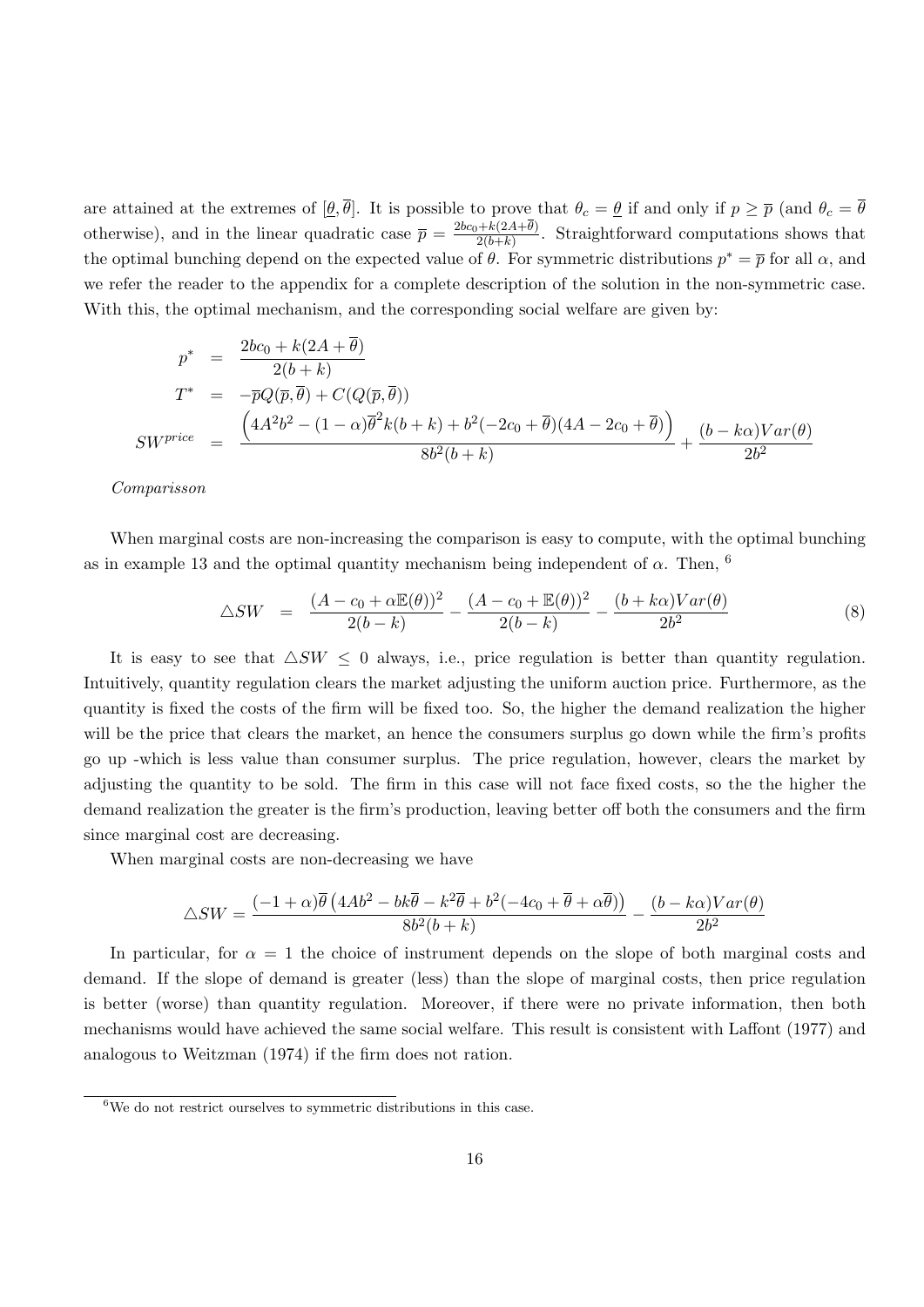#### 5. Discussions

|           | PRICES VS. QUANTITIES |                  |                          |                  |
|-----------|-----------------------|------------------|--------------------------|------------------|
|           | Simple Mechanisms     |                  | Sophisticated Mechanisms |                  |
|           | Costs                 | Demand           | Costs                    | Demand           |
| C'' > 0   | Equivalent            | Depend on pa-    | Equivalent               | Price<br>$domi-$ |
|           |                       | rameters         |                          | nates            |
| $C'' = 0$ | Equivalents           | Price<br>$domi-$ | Equivalent               | Price<br>$domi-$ |
|           |                       | nates            |                          | nates            |
| C'' < 0   | Equivalent            | Price<br>$domi-$ | Equivalent               | Depend on pa-    |
|           |                       | nates            |                          | rameters         |

Our results can be summarized in the following table:

In section 3 we see that when marginal costs are non-decreasing and the regulator is sophisticated and  $\alpha < 1$ , price regulation dominates quantity regulation since the former achieves the first-best with zero profits to the firm, while the latter generates allocative inefficiencies in order to induce self-selection. On the other hand, if  $\alpha = 1$ , both mechanisms coincide, but if we restrict the regulator to choose a simple mechanism, the optimal selection will depend on parameter values. In particular, when restricted to simple mechanisms, the choice depend on the difference between the slope of the demand and marginal costs. As a corollary, if marginal costs are constant, the price mechanism dominates for with and without the constraint to simple mechanisms.

The phenomenon is totaly inverse when marginal cost are decreasing. First, the best sophisticated price mechanism is a simple mechanism, and thus both simple and sophisticated price mechanisms are equivalent. In other words, price regulation is independent on the regulator's sophistication. Second, which mechanism leaves the society better off will depend on parameter values. In particular, if the regulator cares sufficiently about firm's profits (equivalently if the transfers are costless enough) then sophisticated quantity regulation dominates since allocative inefficiencies are reduced given that transfers are "irrelevant" to the regulator. However, if the regulator is restricted to use simple mechanisms, then price regulation dominates mainly because in this case quantities are adjusted in order to clear the market. So, as simple and sophisticated price regulation are the same, the main difference is given by quantity regulation. Using a scheme or menu the regulator is able to increase the social welfare turning back the domination of price regulation. In fact, straightforward calculations show us that  $SW_{sophist}^{quantity} - SW_{simple}^{quantity} = \frac{(-2+\alpha)^2 \bar{\theta}^2}{24(b+k)} > 0$ . One can do comparative statics to see when the advantage of using sophisticated quantity mechanism is sizeable.<sup>7</sup> All in all, regulating with simple mechanism is in the best case at most as good as using sophisticated mechanisms.

The question that is remaining is, whether or not is more convenient to use sophisticated mechanisms instead of simple ones. In the real world, probably it would not be easy for the regulator to design a

<sup>&</sup>lt;sup>7</sup>For instance, the advantage of using sophisticated mechanism is increasing with the support of  $\theta$ , and decreasing with k and b.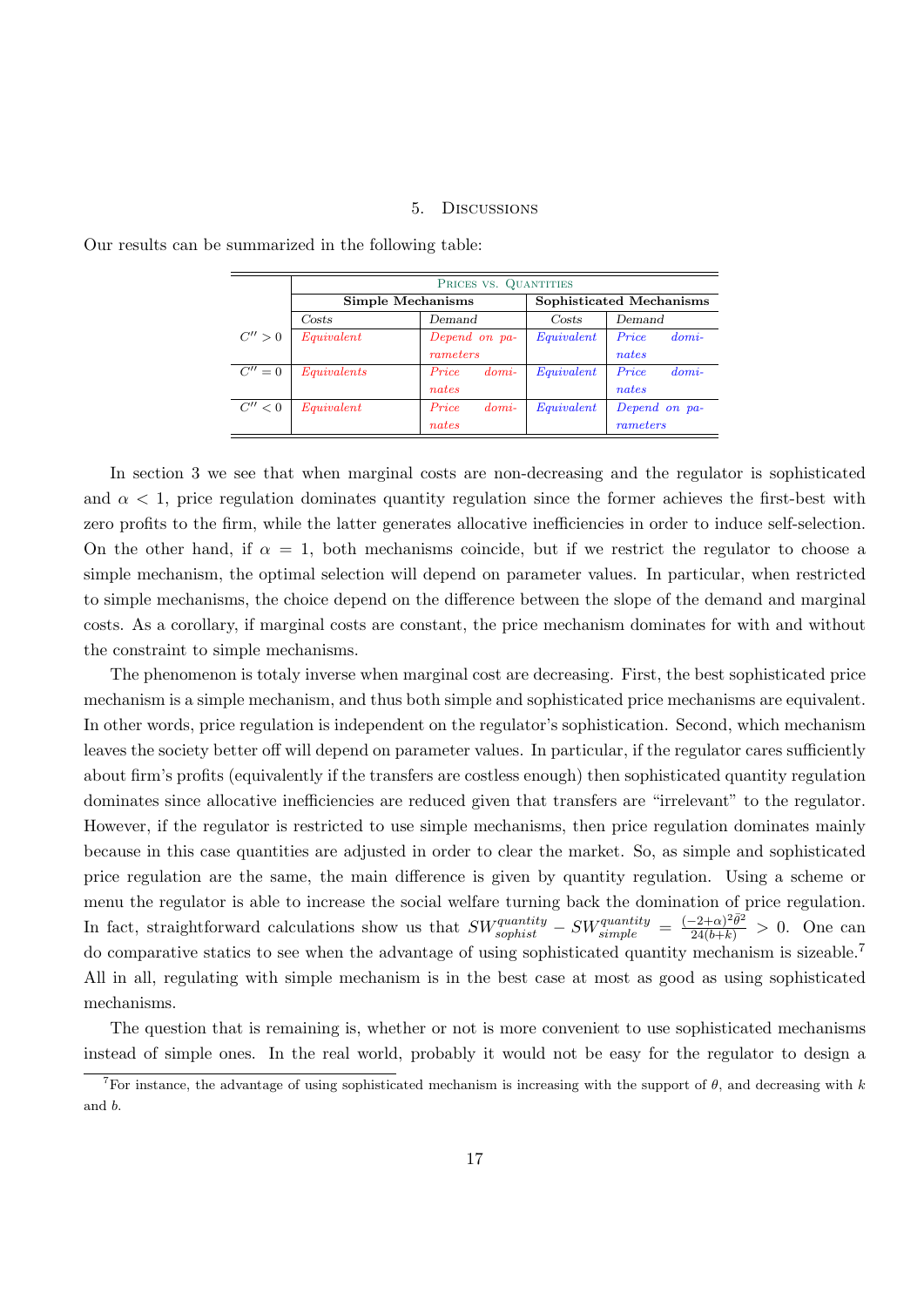sophisticated scheme: either the menu  $(x, T)$  could not be carefully designed or the firm could not choose the pair designed for it. To fix ideas, assume that there is a cost  $\kappa > 0$  for the society related to the use of a sophisticated mechanism.<sup>8</sup> Therefore, they might be cases where such specialization could be worthy. For instance, when marginal costs are non-increasing and  $\alpha \geq \alpha^*$  (see theorem 15) the society is better off if the regulator regulates with a quantity mechanism in the case of sophisticated mechanisms, and with a price mechanism in the case of simple mechanisms. The value of the sophistication  $(V)$  is then the difference between the social welfare that generates the best sophisticated mechanism versus the best simple mechanism, therefore,  $V = \Delta SW$ , where  $\Delta SW$  is as in section 3. and the cost is  $\kappa$ , hence the answer about the convenience of regulating with sophisticated schemes will depend on the sign of  $\triangle SW - \kappa$ . Moreover, when marginal cost are increasing, the regulator does not need any prior belief about the distribution of the uncertainty demand in order to implement the first-best price mechanism, and thus the sophistication's cost should be lower.

[Rationing? Some Extensions? Not always you can choose p or q?] An important question is when this sophistication's value is either big or small. Recall the case that we have been discussed, if  $\alpha < \alpha^*$  then  $V = 0$  since the best sophisticated mechanism is equal to the best simple mechanism, and thus no gain of sophistication are obtained. The same effect happen if marginal costs are constant. In the case of increasing marginal cost, if the slope is sufficiently large then  $V = 0$  since with a simple quantity mechanism the regulator is able to achieve the allocative first-best leading the same result that with a sophisticated price mechanism. The same intuition one can get if we consider a demand function with elasticity close to zero.



Figure 1: Price regulation Figure 2: Quantity regulation

Observe that in the first-best case, the incentive compatibility constraint in price regulation goes in the opposite direction in comparison to quantity regulation. Without transfers, in price regulation the

 ${}^{8}$ This cost could represent the time, effort, learning, instruction, etc. that both firm and regulator would have to do. Note that if  $\kappa \to +\infty$ , the communication between the firm and the regulator is unfeasible, and thus simple mechanisms are the only option.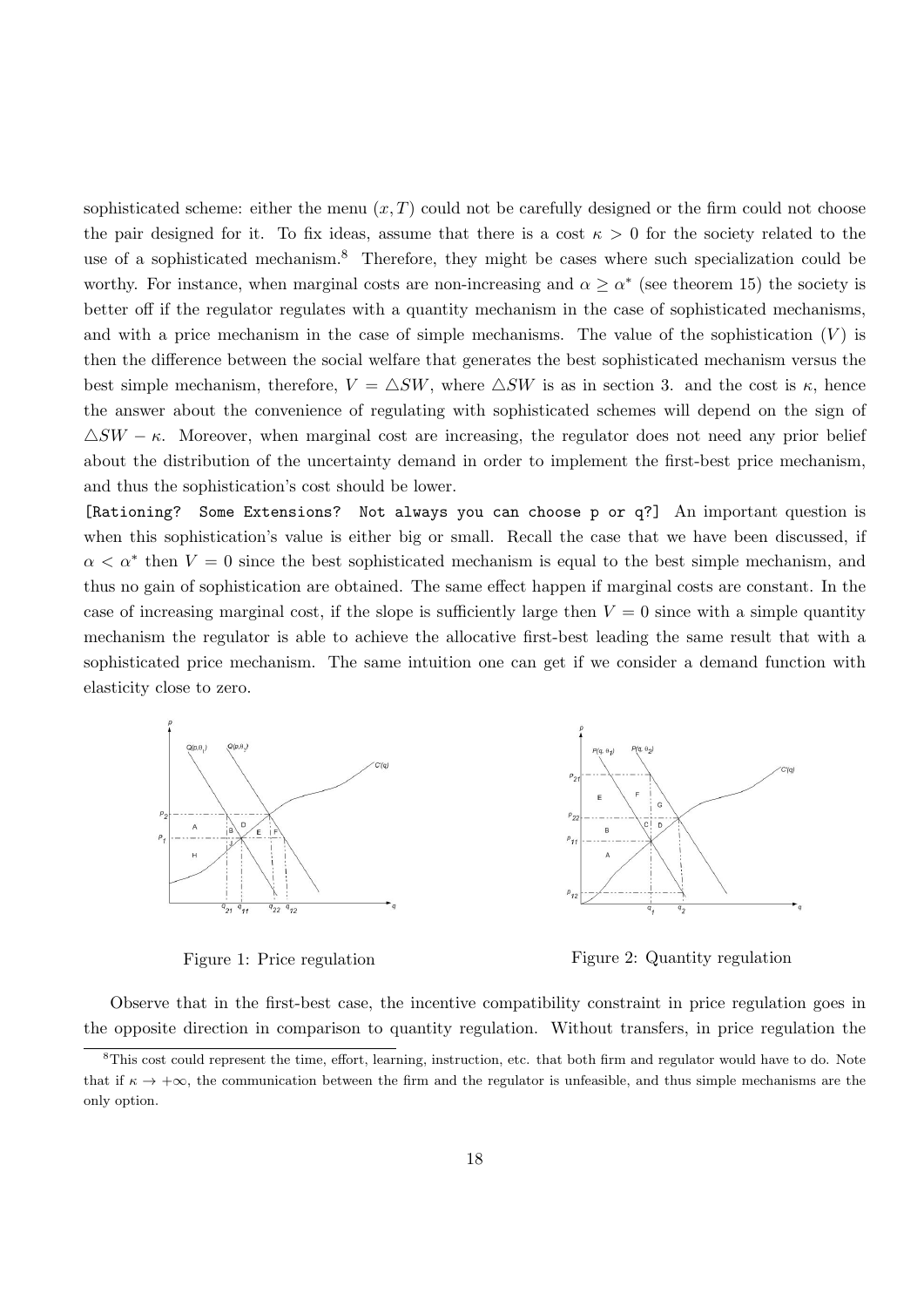low demand type would like to overstate his true demand in order to get a higher price  $(p_2)$ , and in quantity regulation, the high demand type would like to understate his true demand in order to reduce his production  $(q_2)$  and charge a larger price  $(p_{21})$ . Moreover, from lemma 9, in both mechanisms the assignment rule has to be non-decreasing with the type, therefore, the allocative first-best is feasible in both mechanisms (with transfers correctly adjusted): the assignment rule goes in the same direction of that the regulator would want. However, considering the transfers that the regulator would want –i.e., those that leaves any demand type with zero profits– the incentive compatibility constraint in price regulation is not binding since the transfers (or taxes in this case) for a high type are sufficiently large that makes unprofitable to a low type to misreport its demand, making the first-best feasible. On the other hand, in quantity regulation transfers goes in the same direction as in price regulation but in different direction respect to IC constraint, hence, the incentives to misreport demand are increased (IC is even more binding than before), making the first-best unfeasible in quantity regulation.

#### 6. Conclusion

### A Appendix: Proofs

**Proof of lemma 9:** Suppose that incentive compatibility holds. Then the monopolist's problem is to choose  $\hat{\theta} \in \arg\max$  $\hat{\theta}$  $\pi(\hat{\theta}, \theta)$ . The first order condition implies:

$$
P_q(q(\hat{\theta}), \theta)q'(\hat{\theta}) + P(q(\hat{\theta}), \theta)q'(\hat{\theta}) - C'(q(\hat{\theta}))q'(\hat{\theta}) + T'(\hat{\theta}) = 0
$$
\n(9)

And the second order condition requires that:

$$
q''(\hat{\theta})[P_q(q(\hat{\theta}), \theta)q(\hat{\theta}) + P(q(\hat{\theta}), \theta) - C'(q(\hat{\theta}))] + q'(\hat{\theta})[P_{qq}(q(\hat{\theta}), \theta)q'(\hat{\theta})q(\hat{\theta}) + P_q(q(\hat{\theta}), \theta)q'(\hat{\theta}) - C''(q(\hat{\theta}))q'(\hat{\theta})] + T''(\hat{\theta}) \le 0
$$
\n(10)

Since the mechanism must be incentive compatible, we obtain from (9) that:

$$
P_q(q(\theta), \theta)q'(\theta) + P(q(\theta), \theta)q'(\theta) - C'(q(\theta))q'(\theta) + T'(\theta) = 0 \quad \forall \theta \in \Theta
$$
\n(11)

Defining  $\pi_1(\hat{\theta}, \theta)$  as the partial derivative of  $\pi$  with respect to the first argument, we have that (11) is equivalent to  $\pi_1(\theta, \theta) = 0$  for all  $\theta$ . Differentiating this with respect to  $\theta$ :

$$
\pi_{11}(\theta,\theta) + \pi_{12}(\theta,\theta) = 0 \tag{12}
$$

From (10) we know that  $\pi_{11}(\theta, \theta) \leq 0$ , therefore  $\pi_{12}(\theta, \theta) \geq 0$ . Noting that  $\pi_{12}(\theta, \theta) = q'(\theta)[P_{q\theta}(q(\theta), \theta)q(\theta) +$  $P_{\theta}(q(\theta), \theta)$  we obtain that  $q'(\theta)$  must be increasing.

<sup>&</sup>lt;sup>9</sup>We will prove this for the case of quantity regulation. The case of price regulation is analogous.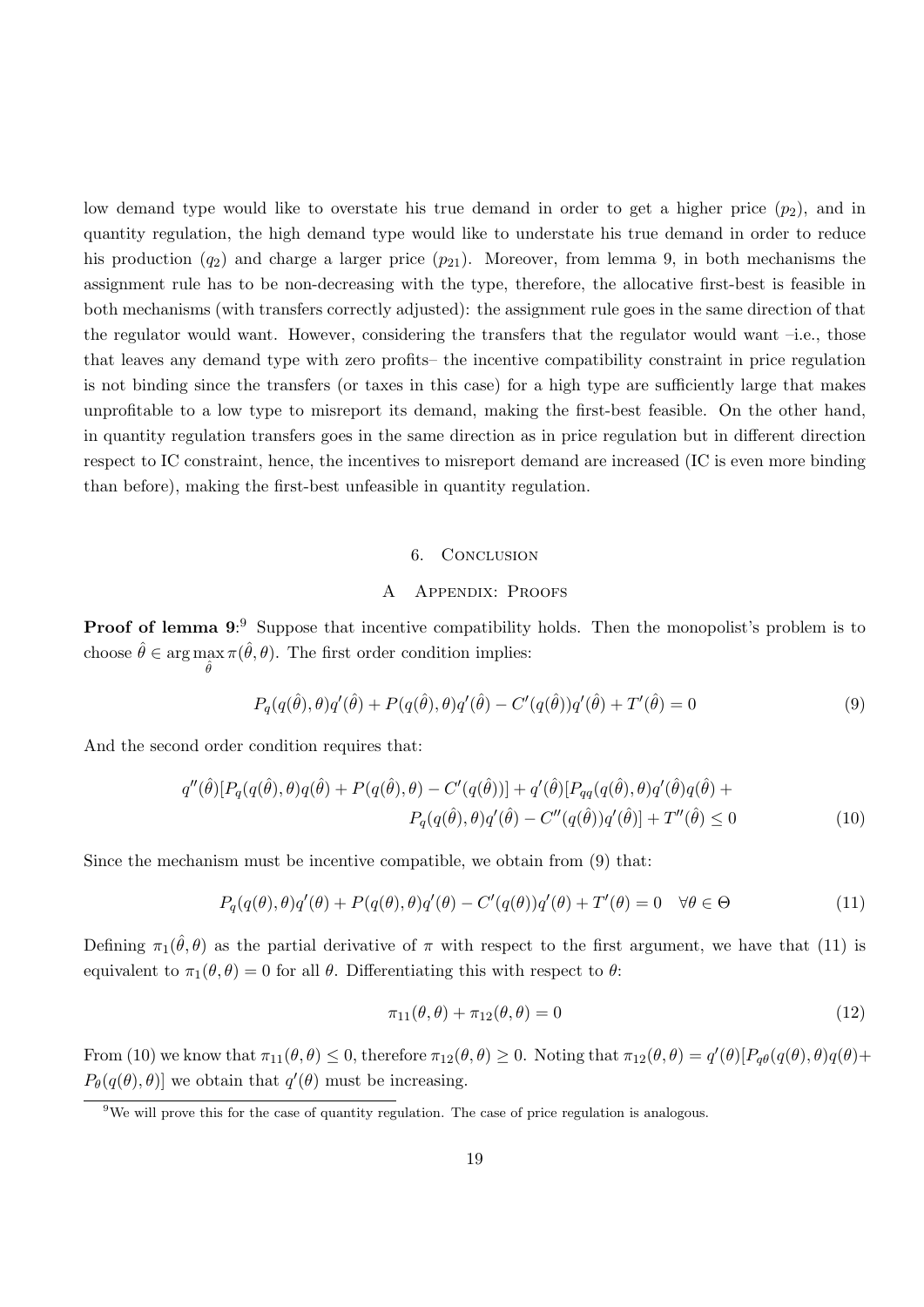To prove (ii), consider the total derivative of  $\Pi(\theta) = \pi(\theta, \theta)$  with respect to  $\theta$ , and use the fact that the mechanism is incentive compatible. Then it is easy to see that  $\Pi'(\theta) = P_2(q(\theta), \theta)q(\theta)$ .

To prove the converse, using i) and ii) it is easy to see that  $\Pi(\theta) \geq \Pi(\hat{\theta}) + [P(q(\hat{\theta}), \theta) - P(q(\hat{\theta}), \hat{\theta})]q(\hat{\theta}),$ which conclude the proof.

Proof of proposition 11: Using lemma 9 and integrating by parts, the regulator's objective function can be written as:

$$
\int_{\underline{\theta}}^{\overline{\theta}} \{ [V(P(q(\theta), \theta)) - C(q(\theta))] - (1 - \alpha) \frac{1 - G(\theta)}{g(\theta)} P_2(q(\theta), \theta) q(\theta) \} g(\theta) d\theta - (1 - \alpha) \Pi(\underline{\theta})
$$

It is clear that in an optimal mechanism  $\Pi(\underline{\theta}) = 0$ . Then, maximizing pointwise, it's easy to obtain that  $q^d$ maximize the regulator's objective function in the relaxed problem. The transfers are determined by the firm's profit function. It remains to check that the solution of the relaxed problem is also solution of the constrained problem. Differentiating  $P(q^o(\theta), \theta)$  respect to  $\theta$  and doing some algebra we obtain:

$$
\frac{dq^o(\theta)}{d\theta} = \frac{-P_{\theta} + z_{\alpha}'(\theta)P_{\theta} + z_{\alpha}(\theta)P_{\theta\theta}}{P_q - C''}
$$

Note that both the numerator and denominator of the above fraction are negatives, thus the monotonicity constraint is satisfied, which conclude the proof.

■

■

■

**Proof of theorem 15:** Taking the partial derivative respect to  $\alpha$  of  $\triangle SW$  and evaluating at  $\alpha = 0$ , we get

$$
\frac{\partial \triangle SW}{\partial \alpha}\Big|_{\alpha=0} = \frac{\overline{\theta}}{24b^2(b-k)}(12b^2(A-c_0) - bk\overline{\theta}) + k^2\overline{\theta} - 4b^2\overline{\theta})
$$

$$
> \frac{\overline{\theta}^2}{24b^2(b-k)}\left[4b^2 + (2b-k)^2 + bk\right] > 0
$$

Where the first inequality came by the fact that  $A - c_0 > \overline{\theta}$ . Thus, as  $\triangle SW$  is convex in  $\alpha$  for all  $\alpha \geq 0$  $\frac{\partial \Delta SW}{\partial \alpha} > 0$  for all  $\alpha$ . Furthermore, it is easy to see that  $\Delta SW|_{\alpha=0} < 0$ , and by theorem 14 we know that  $\triangle SW|_{\alpha=1} > 0$ , therefore, by continuity there exists  $\alpha^*$  such that  $\triangle SW|_{\alpha*} = 0$  which concludes the proof.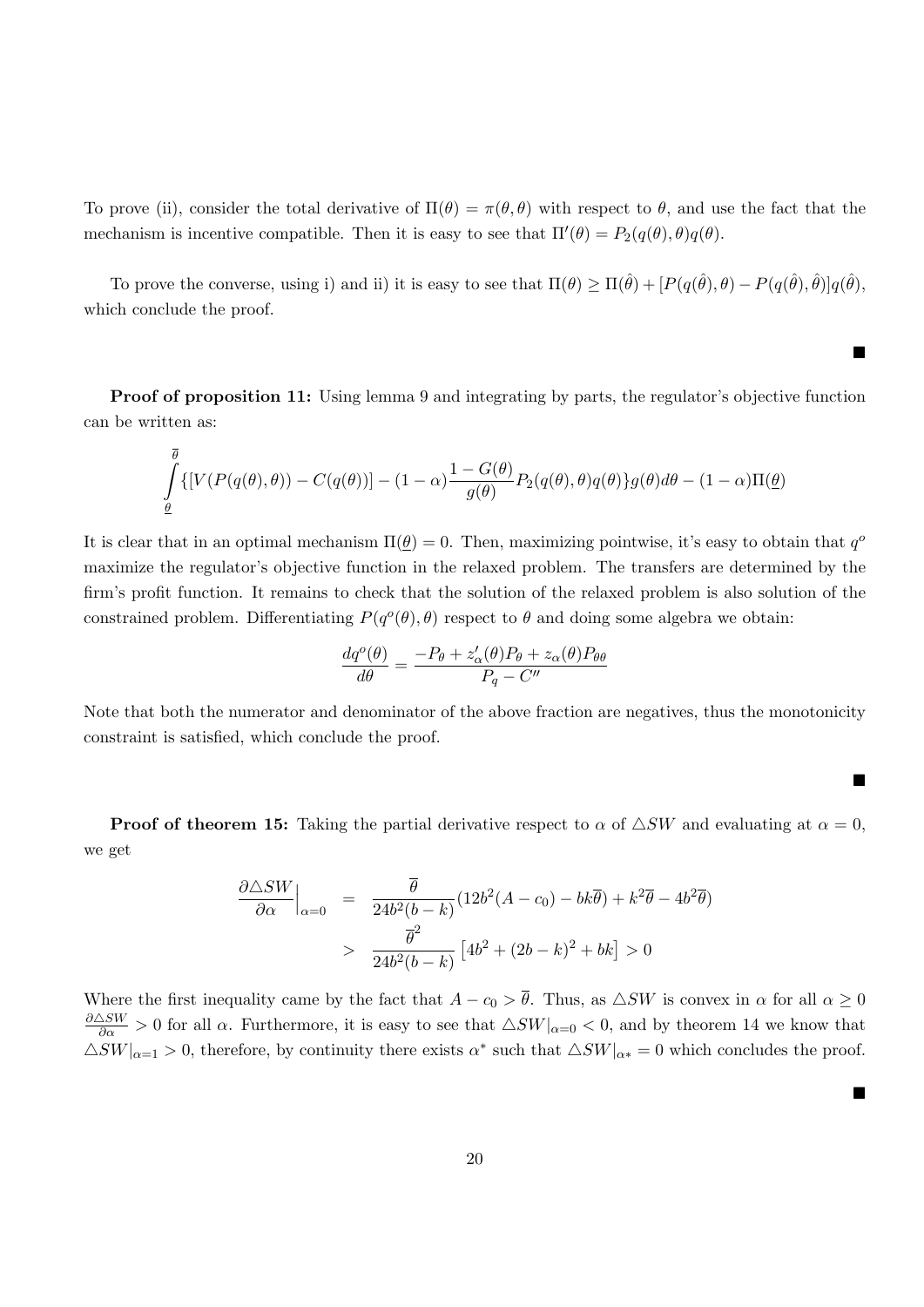#### B Appendix: Simple price mechanism with non-decreasing marginal costs

In section 4, we find the optimal bunching when the marginal cost are non-decreasing and the private information distribution was symmetric. Here we complement that case doing it for any distribution. We know that,

$$
\theta_c = \begin{cases} \frac{\theta}{\theta} & \text{if } p \ge \overline{p} \\ \overline{\theta} & \sim \end{cases}
$$

Then, the problem of a regulator insistent in  $\theta_c = \underline{\theta}$  will be:

$$
\max_{p} \qquad \mathbb{E}_{\theta}[V(Q(p,\theta)) - C(Q(p,\underline{\theta})) + pQ(p,\underline{\theta}) \n+ \alpha (pQ(p,\theta) - C(Q(p,\theta)) + C(Q(p,\underline{\theta})) - pQ(p,\underline{\theta}))]
$$
\n
$$
s.a. \qquad p \ge \overline{p}
$$
\n(13)

The solution to the relaxed problem is:

$$
\tilde{p_1} = b\left(\frac{c_0}{b+k}\right) + k\left(\frac{A+\alpha \mathbb{E}(\theta)}{b+k}\right) + (1-\alpha)b\left(\frac{-\mathbb{E}(\theta)}{b+k}\right)
$$

The transfers are determined by the profit function of the critical type. Note that whether  $\tilde{p}_1$  is greater or less than  $\bar{p}$  depend on the expected value of  $\theta$ . Moreover, if  $\mathbb{E}(\theta) < \frac{\bar{\theta}}{2}$  $\frac{\theta}{2}$  then the constraint is binding and the optimal bunching is equal to  $\bar{p}$ . On the other hand, if  $\mathbb{E}(\theta) \geq \frac{\theta}{2}$  $\frac{\theta}{2}$  the constraint is binding only to a subset of values of  $\alpha$ : there is  $\alpha < 1$  such that the optimal bunching  $p^*$  is equal to  $\overline{p}$  if  $\alpha < \alpha$ , and  $p^*$  is equal to the relaxed solution  $\tilde{p}_1$  if  $\alpha \in [\alpha, 1]$ .<sup>10</sup>

The case where the regulator is insistent in  $\theta_c = \overline{\theta}$  is analogous. The objective function is the same but the constraint is inverted and the transfers are determined by the profit function of  $\bar{\theta}$ . The results are quite similar in comparison to the later case. We find that, if  $\mathbb{E}(\theta) \geq \frac{\overline{\theta}}{2}$  $\frac{\theta}{2}$  the constraint is binding and  $p^* = \overline{p}$ . However, if  $\mathbb{E}(\theta) \leq \frac{\theta}{2}$  $\frac{\theta}{2}$  there exist  $\overline{\alpha}$  such that  $p^* = \overline{p}$  if  $\alpha < \overline{\alpha}$ , and  $p^*$  is equal to the relaxed solution if  $\alpha \in [\overline{\alpha}, 1].$ 

Observe that if  $\mathbb{E}(\theta) \geq \frac{\theta}{2}$  $\frac{\theta}{2}$ , the society is better off if the regulator choose  $\underline{\theta}$  as critical type, and  $\theta$ otherwise.

It's important to note that this results are quite different of those founded in the section 3. The growth of marginal costs are extremely important in the characterization of the optimal bunching. As you can see, the calculations done it here are complex rather than simple, even though we are considering linear-quadratic form and simple mechanisms.

<sup>&</sup>lt;sup>10</sup>To obtain  $\underline{\alpha}$  it is enough to find the solution of  $\tilde{p}_1 - \overline{p} = 0$ . Here,  $\underline{\alpha} = \frac{k\overline{\theta} + 2b\mathbb{E}(\theta)}{2\mathbb{E}(\theta)(b+k)}$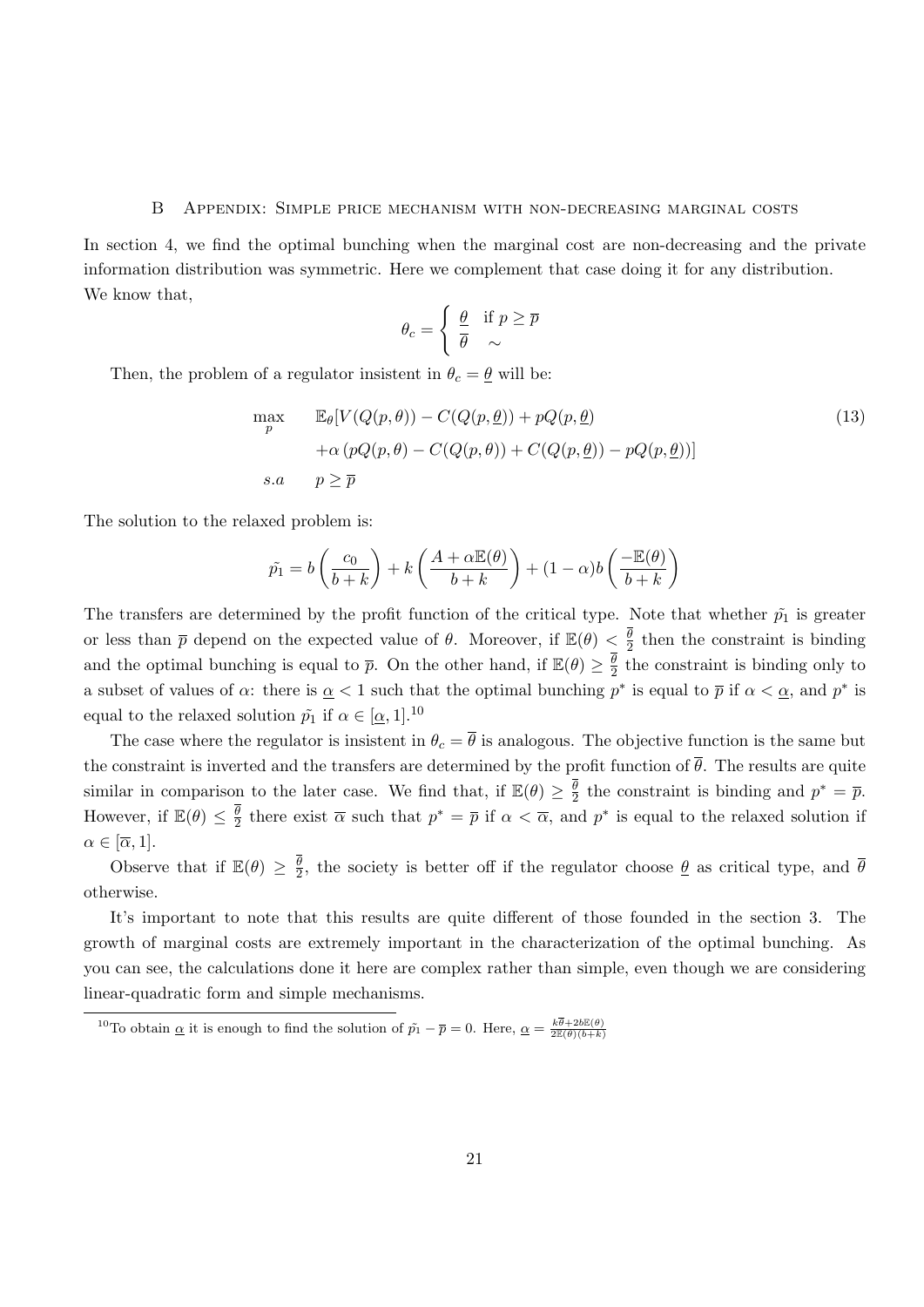#### C Appendix: The General Case with Non-Increasing Marginal Costs

From section 3 we find that when  $\alpha$  is in a neighborhood of 1, quantity regulation is better than price regulation (see theorem 14). However, for small values of  $\alpha$  it is not clear which mechanism is better. In the linear-quadratic case with private information distributed uniformly, price regulation dominates (theorem 15). In what follows, we give sufficient conditions that hold theorem 15 in the general case.

Theorem 16 If  $G(\theta^*) \leq \frac{1}{2}$  $\frac{1}{2}$ ,  $|P_q(q, \theta)| > 1$  for all  $q, \theta$  and  $|C''(\cdot)| < 1$  for all  $q$ , then there exists  $\alpha^* \in (0, 1)$ where price and quantity mechanisms are equivalent.

**Proof:** Using the usual methods in mechanism design, we rewrite the objective function in terms of the assignment rule. In price regulation, the social welfare is:

$$
\int_{\theta}^{\theta^*} \left\{ \left[ V(Q(p^*, \theta)) - C(Q(p^*, \theta)) + p^*Q(p^*, \theta) \right] \right\}
$$

$$
+ (1 - \alpha) \frac{G(\theta)}{g(\theta)} \left( p^* - C'(Q(p^*, \theta)) \right) Q_{\theta}(p^*, \theta) \left\} g(\theta) d\theta
$$

$$
+ \int_{\theta^*}^{\overline{\theta}} \left\{ \left[ V(Q(p^*, \theta)) - C(Q(p^*, \theta)) + p^*Q(p^*, \theta) \right] \right\}
$$

$$
- (1 - \alpha) \frac{1 - G(\theta)}{g(\theta)} \left( p^* - C'(Q(p^*, \theta)) \right) Q_{\theta}(p^*, \theta) \left\} g(\theta) d\theta
$$

Where  $p^*$  is the marginal cost of the critical type  $\theta^*$ .

On the other hand, the social welfare with quantity regulation is:

$$
\int_{\underline{\theta}}^{\overline{\theta}} \{ [V(P(q^o(\theta), \theta)) - C(q^o(\theta))] - (1 - \alpha) \frac{1 - G(\theta)}{g(\theta)} P_2(q^o(\theta), \theta) q^o(\theta) \} g(\theta) d\theta \tag{14}
$$

Where  $q^o$  is the optimal quantity mechanism.

To prove the result it is enough to restrict to the case where  $\alpha = 0$ . We will divide the analysis in two cases: where  $\theta$  is in either  $[\underline{\theta}, \theta^*]$  or  $[\theta^*, \overline{\theta}]$ .

Case 1:  $\theta \in [\underline{\theta}, \theta^*]$ 

It is easy to see that for any  $\theta \in [\theta, \theta^*]$   $p^* < C'(Q(p^*, \theta))$  and  $P(q^o(\theta), \theta) > C'(q^o(\theta))$ , which implies that

$$
V(Q(p^*, \theta)) - C(Q(p^*, \theta)) + p^*Q(p^*, \theta) > V(P(q^o(\theta), \theta)) - C(q^o(\theta))
$$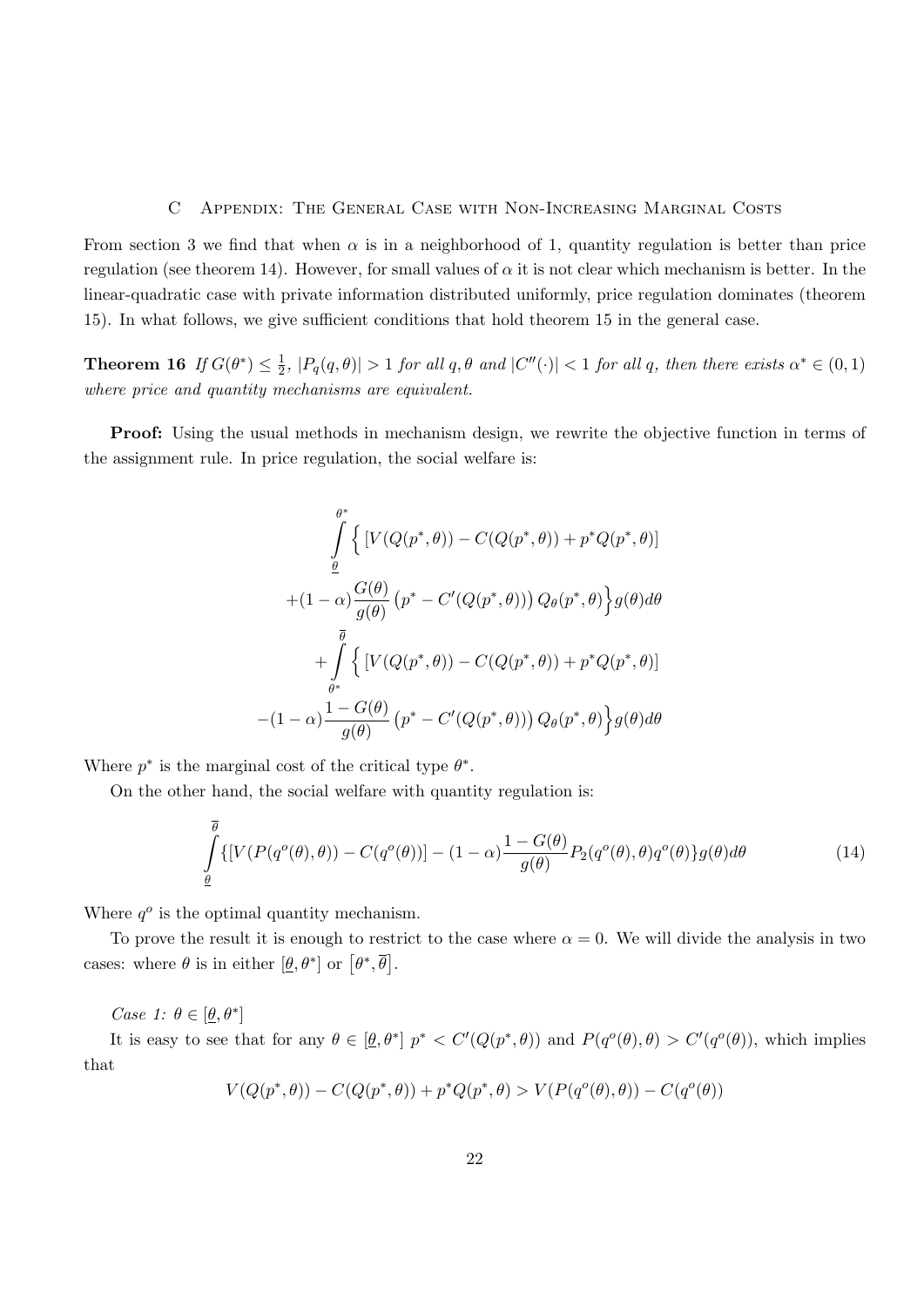Next, observe that  $\frac{G(\theta)}{g(\theta)}(p^*-C'(Q(p^*,\theta)))Q_{\theta}(p^*,\theta) < 0$  and  $\frac{1-G(\theta)}{g(\theta)}P_2(q^o(\theta),\theta)q^o(\theta) > 0$ . We will prove that  $\left|\frac{G(\theta)}{g(\theta)}\right|$  $\frac{G(\theta)}{g(\theta)}(p^*-C'(Q(p^*,\theta)))Q_{\theta}(p^*,\theta)| < \frac{1-G(\theta)}{g(\theta)}$  $\frac{-G(\theta)}{g(\theta)}P_2(q^o(\theta),\theta)q^o(\theta)$  for any  $\theta \in [\underline{\theta},\theta^*]$ . First, it is easy to see that  $h(\theta) \equiv |p^* - C'(Q(p^*, \cdot))|$  is decreasing and recall from lemma 9,  $q^o$  is increasing. Therefore, we have 3 cases:

- (i)  $h(\theta) > q(\theta)$  for all  $\theta \in [\underline{\theta}, \theta^*]$
- (ii)  $h(\theta) = q(\theta)$  for some  $\theta \in [\underline{\theta}, \theta^*]$
- (iii)  $h(\theta) < q(\theta)$  for all  $\theta \in [\underline{\theta}, \theta^*]$

Case (i) never happen because if it happened then  $0 = h(\theta^*) > q^o(\theta^*)$  which is false. Case (ii) never happen too (unless  $\theta = \underline{\theta}$ ) since  $|C''| \leq 1$ . Hence, the only case that survive is (iii).

Second,  $Q_{\theta}(p^*,\theta) < P_{\theta}(q,\theta)$  for all  $\theta$  since  $|P_q(q,\theta)| > 1$ , and finally  $G(\theta) < 1 - G(\theta)$  because  $G(\theta^*) \leq \frac{1}{2}$  $\frac{1}{2}$ , which concludes the first part of the proof.

Case 2:  $\theta \in [\theta^*, \overline{\theta}]$ 

For the same reasons before it is straightforward to see that:

$$
\frac{1 - G(\theta)}{g(\theta)} \left( p^* - C'(Q(p^*, \theta)) \right) Q_{\theta}(p^*, \theta) \le \frac{1 - G(\theta)}{g(\theta)} P_2(q^o(\theta), \theta) q^o(\theta)
$$

And by continuity  $V(Q(p^*,\theta)) - C(Q(p^*,\theta)) + p^*Q(p^*,\theta) > V(P(q^o(\theta),\theta)) - C(q^o(\theta))$  for any  $\theta$  in a neighborhood of  $\theta^*$ . However, as  $P(q^o(\theta), \theta)$  is decreasing and  $P(q^o(\overline{\theta}), \overline{\theta}) = C'(q^o(\overline{\theta}))$ , then there exist  $\hat{\theta}$ such that  $P(q^o(\hat{\theta}), \hat{\theta}) = p^*$ . Therefore price dominates for  $\theta \in [\underline{\theta}, \theta^* + \varepsilon]$ ...

# D Appendix: Price Regulation and Critical Type with Non-Increasing Marginal Costs

**Lemma 17** The critical type  $\theta^*$  is an interior realization of the demand.

**Proof:** It is enough to take the partial derivative of SW respect  $p^*$ , where  $p^*$  is the optimal price bunching and  $SW$  is the social welfare defined as: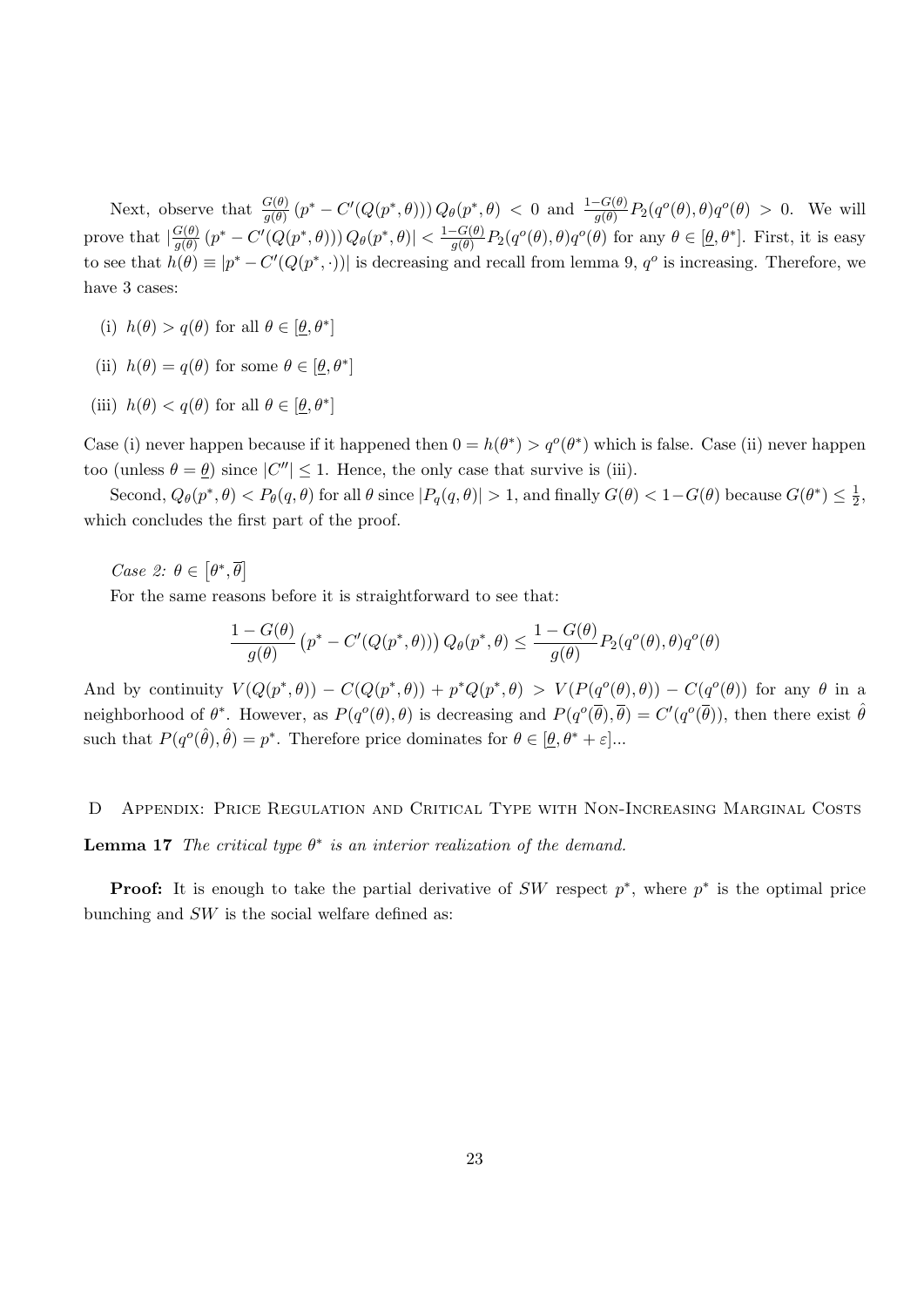$$
SW = \int_{\theta}^{\theta^*} \left\{ \left[ V(Q(p^*, \theta)) - C(Q(p^*, \theta)) + p^*Q(p^*, \theta) \right] \right\}
$$

$$
+ (1 - \alpha) \frac{G(\theta)}{g(\theta)} \left( p^* - C'(Q(p^*, \theta)) \right) Q_{\theta}(p^*, \theta) \left\} g(\theta) d\theta
$$

$$
+ \int_{\theta^*}^{\overline{\theta}} \left\{ \left[ V(Q(p^*, \theta)) - C(Q(p^*, \theta)) + p^*Q(p^*, \theta) \right] \right\}
$$

$$
- (1 - \alpha) \frac{1 - G(\theta)}{g(\theta)} \left( p^* - C'(Q(p^*, \theta)) \right) Q_{\theta}(p^*, \theta) \left\} g(\theta) d\theta
$$

Using the fact that  $p^* = C'(Q(p^*, \theta^*)),$ 

$$
\frac{\partial SW}{\partial p^*} = \int_{\theta}^{\overline{\theta}} \frac{\partial \widetilde{SW}(p^*, \theta)}{\partial p^*} g(\theta) d\theta \n+ \int_{\theta}^{\theta^*} (1 - \alpha) \frac{G(\theta)}{g(\theta)} [1 - C''(Q(p^*, \theta))Q_p(p^*, \theta)]Q_{\theta}(p^*, \theta)g(\theta) d\theta \n- \int_{\theta^*}^{\overline{\theta}} (1 - \alpha) \frac{1 - G(\theta)}{g(\theta)} [1 - C''(Q(p^*, \theta))Q_p(p^*, \theta)]Q_{\theta}(p^*, \theta)g(\theta) d\theta \n= 0
$$

Where  $\widetilde{SW}(p^*, \theta) = V(Q(p^*, \theta)) - C(Q(p^*, \theta)) + p^*Q(p^*, \theta).$ 

Note that if the regulator is willing to regulate with  $\theta^* = \overline{\theta}$ , then the last term will disappear and the first term will be positive, hence  $\frac{\partial SW}{\partial p^*} > 0$ . On the other hand, if the regulator is willing to regulate with  $\theta^* = \underline{\theta}$ , then the second term will disappear and the first term will be negative, hence  $\frac{\partial SW}{\partial p^*} < 0$ . Therefore,  $\theta^*$  must be in  $(\underline{\theta}, \overline{\theta})$ .

■

[Trade off, indifference ]

#### **REFERENCES**

[1] ADAR, Z. AND J.M. GRIFFIN (1976): "Uncertainty and The Choice of Pollution Control Instruments", Journal of Enviromental Economics and Management, 2(3), 178-188.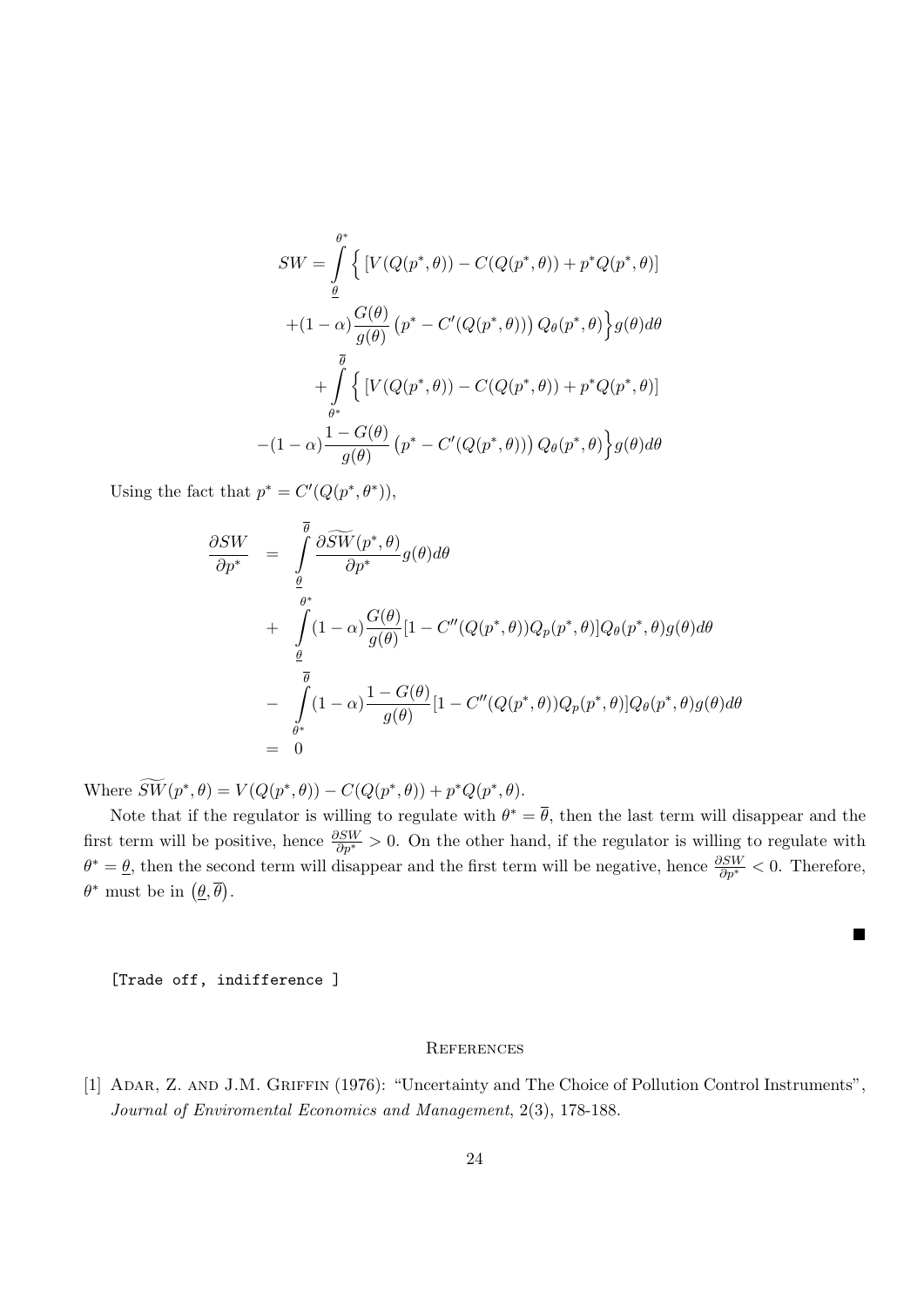- [2] Amstrong, M., and D. Sappington (2003): "Recent Developments in the Theory of Regulation", in M. Armstrong and Robert S. Porter, eds, Handbook of Industrial Organization, vol. III (North-Holland, Amsterdam).
- [3] Basso, L. J., and A. Zhang (2009): "Pricing versus Slot Policies when Airports profits matter", Transportation Research Part B, forthcoming.
- [4] Baron, D. and D. Besanko (1984): "Regulation, Asymmetric Information, and Auditing", Rand Journal of Economics, 15(4), 447-470.
- [5] BARON, D. AND R. MYERSON (1982): "Regulating a Monopolist with Unknown Costs", *Econometrica*, 50(4), 911-930.
- [6] Berardino, F (2009): "New US Airport Slot Policy in Flux", Journal of Transport Economics and Policy, 43(2), 279-290.
- [7] BRUECKNER, J. K. (2009) "Price vs. quantity-based approaches to airport congestion management", Journal of Public Economics, forthcoming.
- [8] CREW, MICHAEL A. AND PAUL R. KLEINDORFER (2002): "Regulatory Economics: Twenty Years of Progress?", Journal of Regulatory Economics, 21(1), 5-22.
- [9] GUESNERIE, R., AND J.-J. LAFFONT (1984): "A Complete Solution to a Class Of Principal-Agent Problems with an Application to the Control of Self-Managed Firm", Journal of Public Economics, 25(3), 329-369.
- [10] Kelly, D. L. (2005): "Price and Quantity Regulation in General Equilibrium", Journal Of Economic Theory, 125(1), 36-60.
- [11] LAFFONT, J.-J. (1977): "More on prices vs. quantities", Review Of Economic Studies, 44, 177-182.
- [12] Laffont, J.-J., and J. Tirole (1986): "Using Cost Obsevation to Regulate Firms", Journal of Political Economy, 94(3), 614-641.
- [13] Lewis, T. and D. Sappington (1988): "Regulating a Monopolist with Unknown Demand", American Economic Review, 78(5), 986-998.
- [14] MONTERO, J. P. (2002): "Prices versus Quantities with Incomplete Enforcement", Journal Of Public Economics, 85, 435-454.
- [15] RIORDAN, M. (1984): "On Delegating Price Authority to a Regulated Firm", Rand Journal of Economics, 15(1), 108-115.